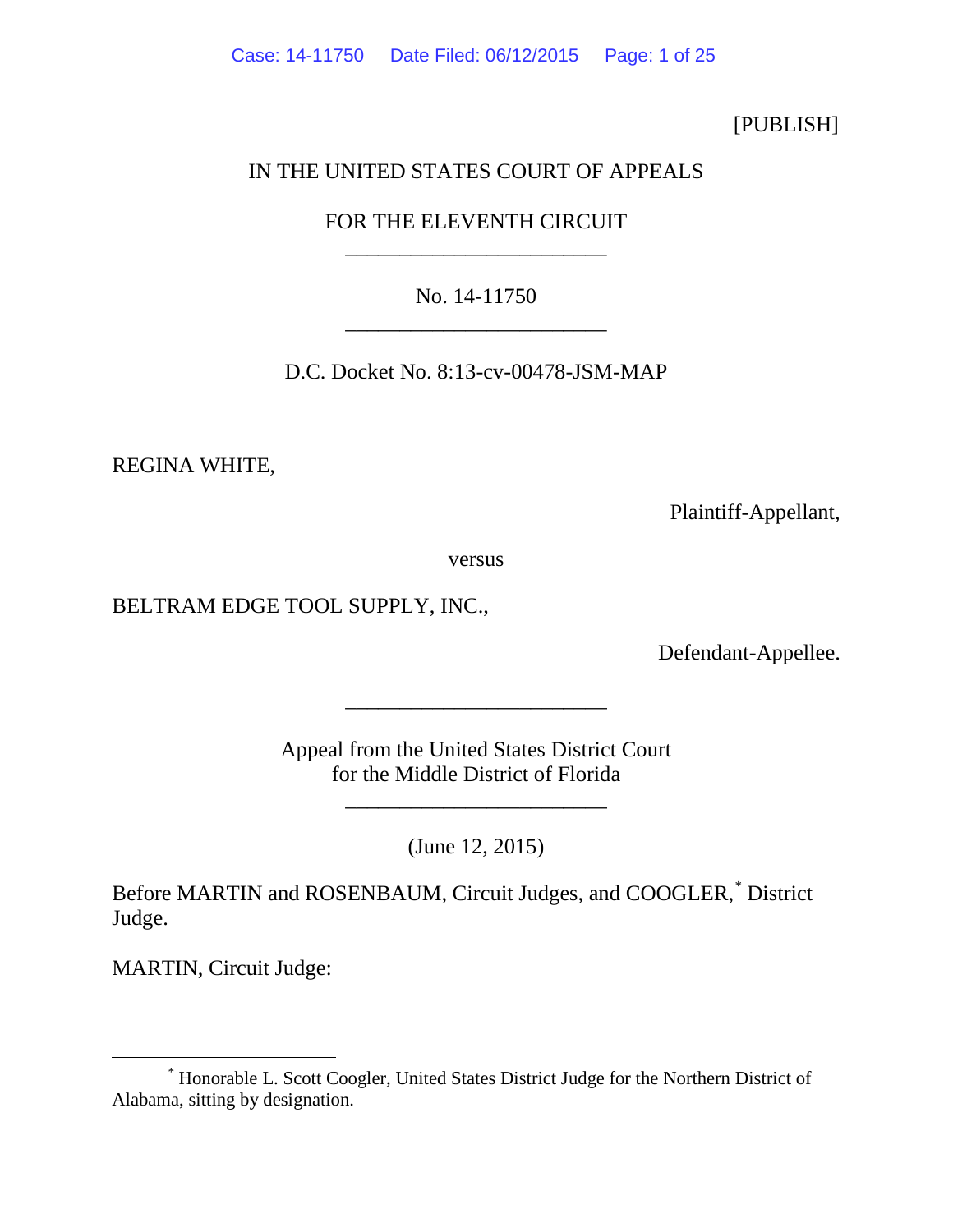This appeal presents several questions about the proper application of the Family and Medical Leave Act of [1](#page-1-0)993. Regena White<sup>1</sup> sued her former employer, Beltram Edge Tool Supply, Inc., claiming that it interfered with her rights under the FMLA by firing her instead of giving her medical leave. The District Court granted summary judgment for Beltram, finding that Ms. White's interference claim failed as a matter of law. The Court also declined to consider two alternative causes of action because Ms. White had not stated them in her complaint. After the benefit of oral argument, we conclude that the District Court erred by dismissing Ms. White's interference claim and by declining to consider one of her two alternative causes of action. We affirm in part and reverse in part.

This opinion proceeds in four Parts: Part I outlines the general legal background; Part II discusses the facts relevant to Ms. White's appeal; Part III analyzes the legal questions relevant to Ms. White's interference claim; and Part IV considers the two alternative causes of action dismissed by the District Court.

#### **I. Legal Background**

The Family and Medical Leave Act confers several rights on employees, including two relevant here: the right to take twelve weeks of job leave "[b]ecause of a serious health condition that makes the employee unable to perform the

<span id="page-1-0"></span><sup>&</sup>lt;sup>1</sup> Ms. White's first name has been spelled at various points in this case as "Regina" and "Regena." Because she refers to herself as "Regena" in her brief on appeal, we adopt her spelling despite our caption.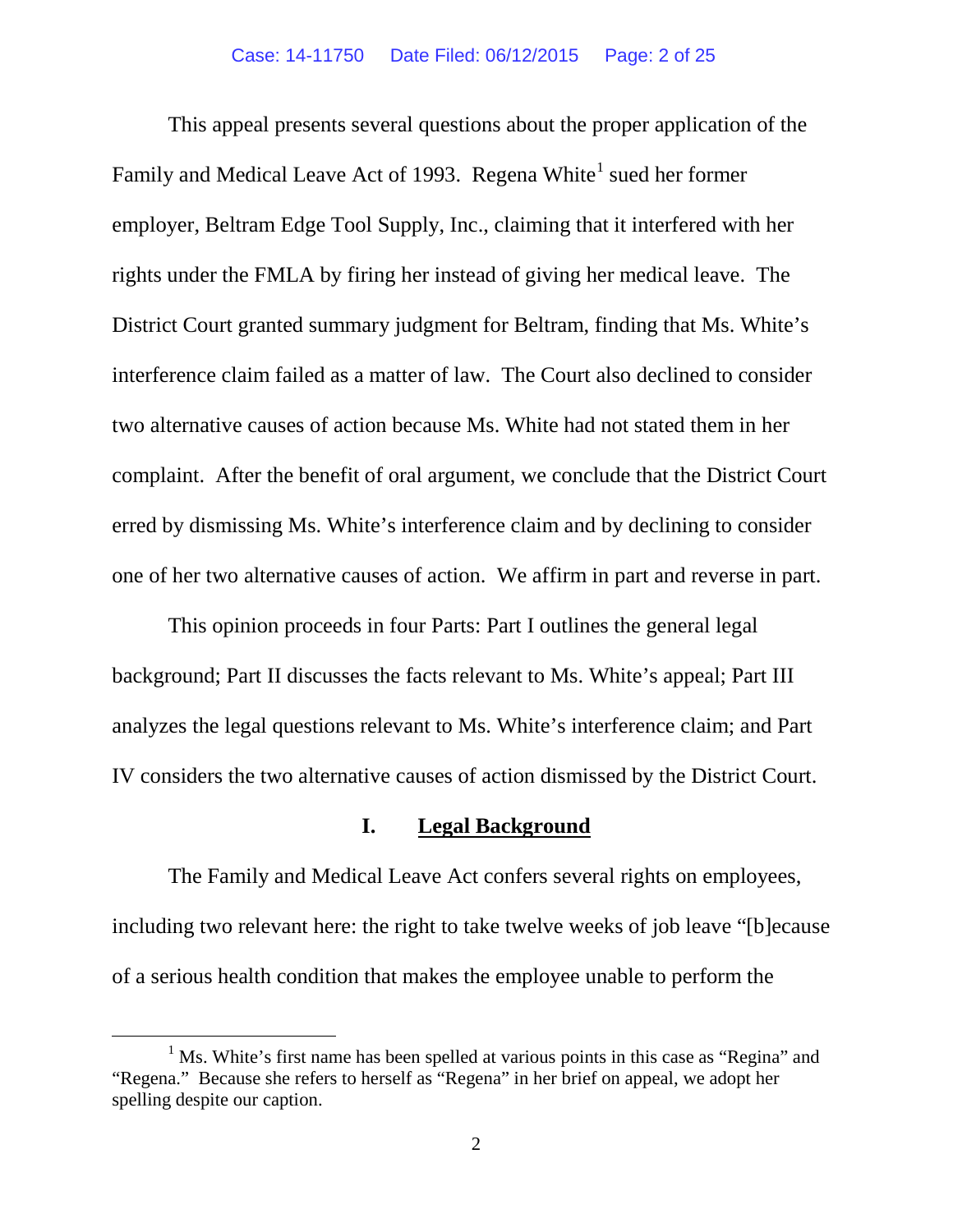functions" of her job, 29 U.S.C. § 2612(a)(1), (a)(1)(D); and the right to be reinstated to her original job (or an equivalent) after FMLA leave, id. § 2614(a)(1).

To protect these rights, the FMLA creates a private right of action. If an employer interferes with an employee's FMLA rights, she may sue for equitable relief or money damages. Hurlbert v. St. Mary's Health Care Sys., Inc., 439 F.3d 1286, 1293 (11th Cir. 2006). This archetypal FMLA claim is often called an "interference claim," because the "employee asserts that [her] employer denied or otherwise interfered with [her] substantive rights under" the FMLA. Id. (emphasis added) (quotation omitted). An interference claim has two elements: (1) the employee was entitled to a benefit under the FMLA, and (2) her employer denied her that benefit. Krutzig v. Pulte Home Corp., 602 F.3d 1231, 1235 (11th Cir.  $2010$  $2010$ ).<sup>2</sup>

The first element is the crux of this appeal. There is no dispute about the second. Beltram clearly denied Ms. White two FMLA benefits when it fired her: it denied her FMLA leave, see § 2612, and it refused to reinstate her, see § 2614. But the District Court held on summary judgment that Ms. White had not shown that she was entitled to FMLA leave in the first place, so her interference claim failed. It granted summary judgment for Beltram. We conclude that summary judgment was not appropriately granted.

<span id="page-2-0"></span> $2$  An employer may be liable for interference despite good intentions; its "motives are irrelevant." Krutzig, 602 F.3d at 1235 (quotation omitted).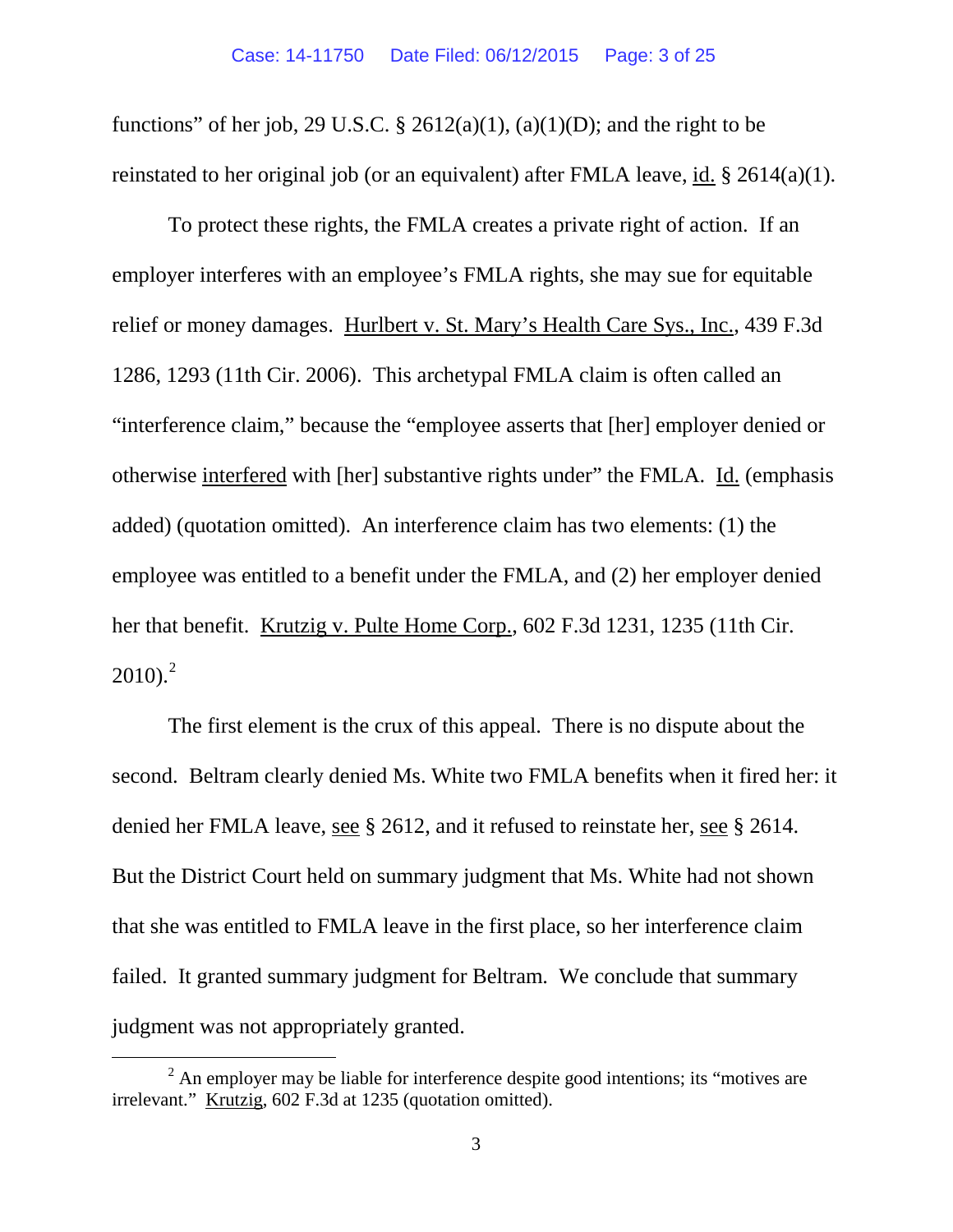## **II. Facts & Procedural History**

On summary judgment, we "view the facts and draw reasonable inferences in the light most favorable to the party opposing the summary judgment motion," here, Ms. White. See Scott v. Harris, 550 U.S. 372, 378, 127 S. Ct. 1769, 1774 (2007) (quotations omitted) (alteration adopted).

Ms. White's need for FMLA leave was based on an injury to her knee. She first injured her knee in April 2010, about ten months before she requested FMLA leave. At the time, an orthopedist prescribed physical therapy and told her she may need surgery if her knee remained unstable. She was able to work for nearly the rest of 2010 despite her knee injury. Ms. White stopped reporting for work on December 23, but her absences were due to other health issues. She called in to Beltram over the next few weeks and explained that she was absent because she was suffering from various maladies: bronchitis, sleep apnea, hypertension, shortness of breath, chest pain, and anxiety.

On January 27, 2011, still absent from work, Ms. White visited her primary care physician and reported that she had fallen twice the previous weekend, reinjuring the same knee. This reinjury and the necessary treatment formed the basis of her need for FMLA leave.<sup>[3](#page-3-0)</sup>

<span id="page-3-0"></span><sup>&</sup>lt;sup>3</sup> In her complaint, Ms. White said that her need for FMLA leave began in December 2010, apparently referring to her health issues unrelated to her knee. But the District Court held,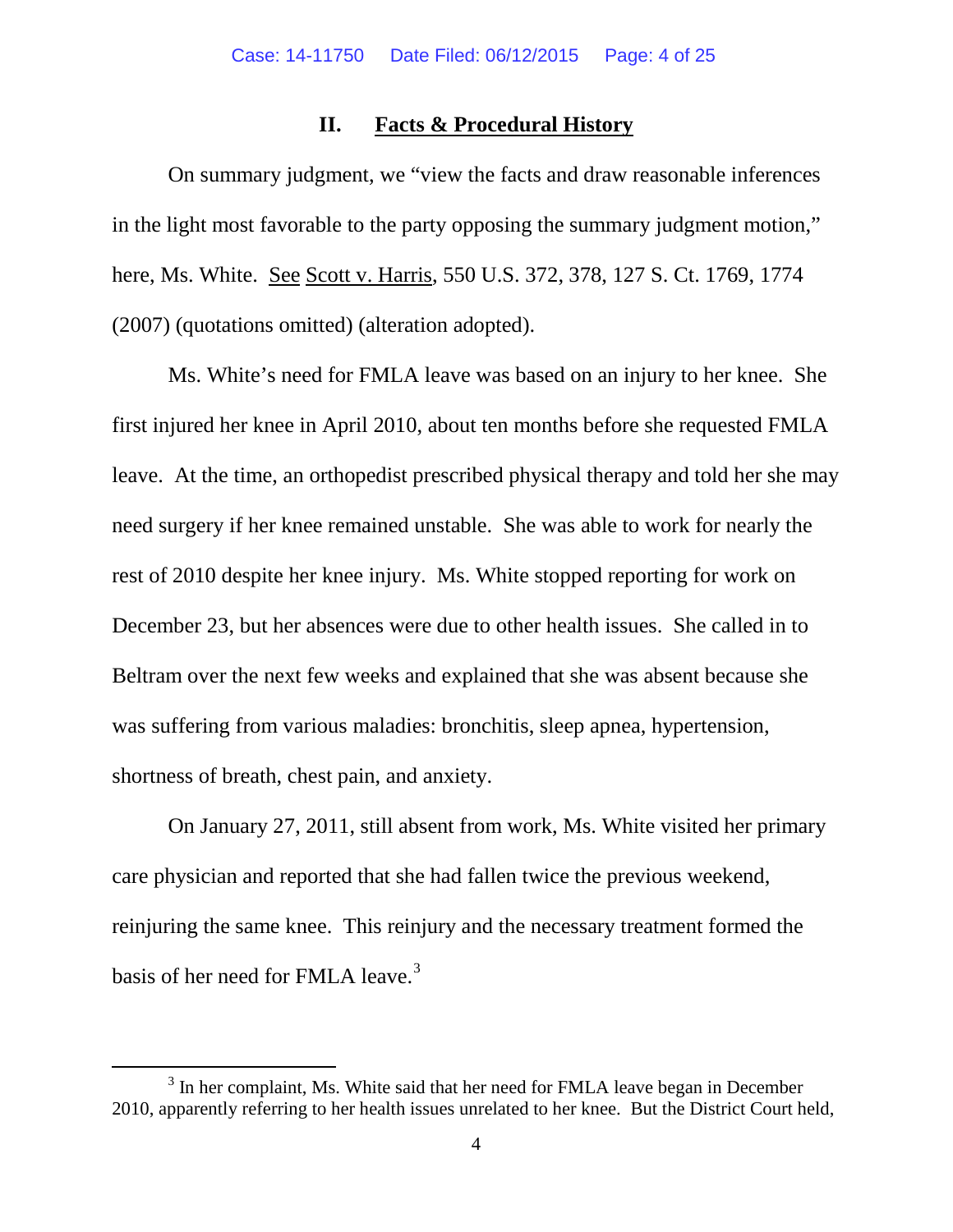The day after reinjuring her knee, January 28, Ms. White spoke with two Beltram supervisors. She told Jim Reeverts, her direct supervisor, that her "knee gave out and it was painful and [she] could put [sic] any weight on it and received a referral from [her primary care physician] to go to an orthopedic physician."<sup>[4](#page-4-0)</sup> She also spoke with Xiomara Polewaski, Beltram's Executive Vice President of Operations, and asked for FMLA paperwork. Ms. Polewaski sent Ms. White a physician's certification form and told her that it was due fifteen days later, on February 12. See 29 C.F.R. § 825.305(b) (requiring an employee seeking FMLA leave to give certification of her medical condition "to the employer within 15 calendar days after the employer's request, unless it is not practicable . . . to do so" or "the employer provides more than 15 calendar days").

On February 8, Ms. White saw her orthopedist and signed a consent form for a knee operation. But she was not able to complete the FMLA paperwork on that day because her orthopedist was himself taking a leave of absence, and she was transferred to another doctor. On February 11, one day before the stated deadline for returning the FMLA paperwork to Beltram, Ms. White contacted Ms.

 $\overline{a}$ 

and Ms. White admits on appeal, that her claims are not based on those earlier health issues. See Oral Argument at 10:02, White v. Beltram, No. 14-11750 (11th Cir. May 13, 2015).

<span id="page-4-0"></span> $<sup>4</sup>$  Although Mr. Reeverts testified that he did not recall Ms. White mentioning her knee,</sup> he said he remembered her saying she was planning to visit specialists. On summary judgment, to the extent there is a dispute about whether Ms. White told Mr. Reeverts about her knee injury, we accept her testimony.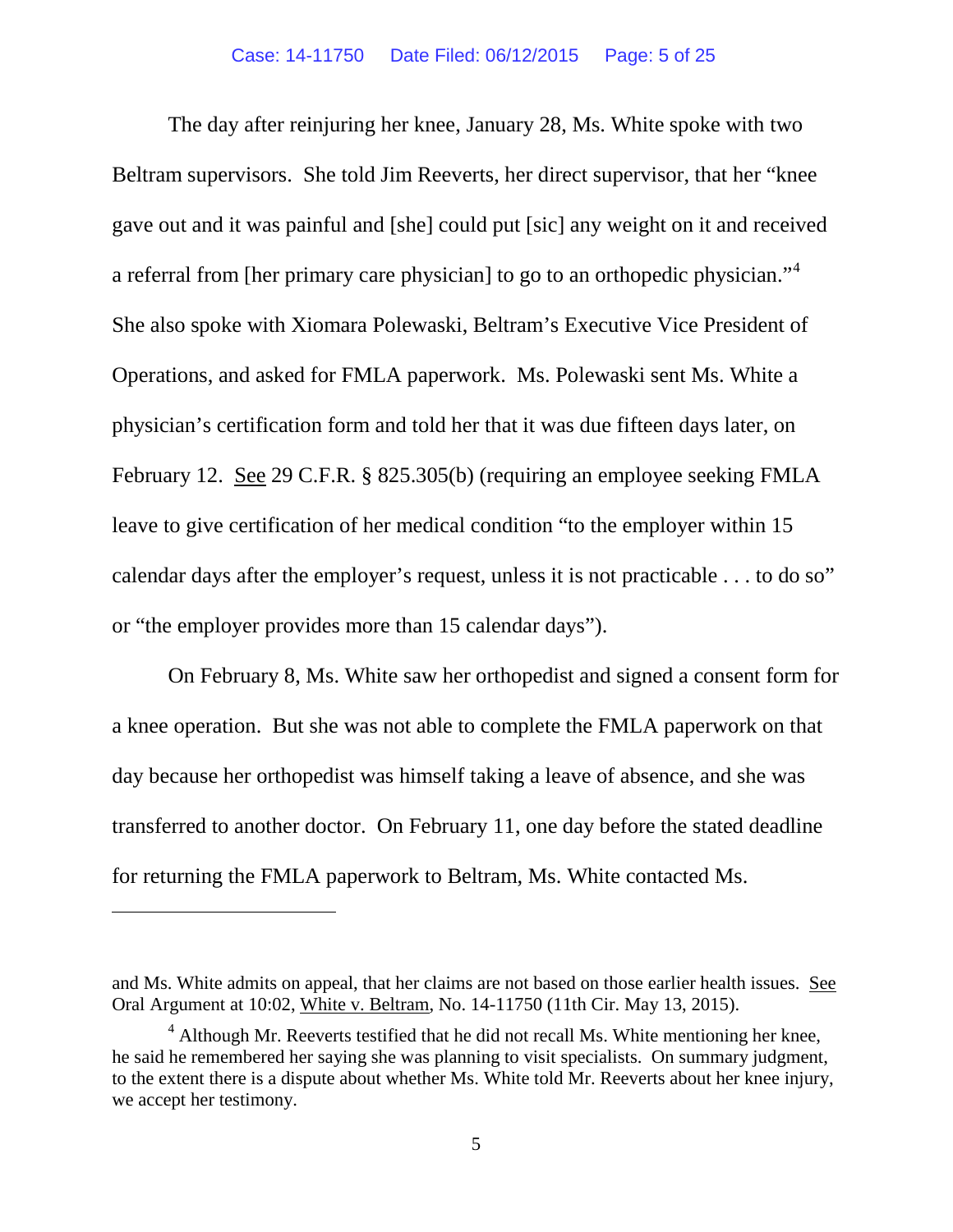#### Case: 14-11750 Date Filed: 06/12/2015 Page: 6 of 25

Polewaski, explained the situation involving the orthopedists, and asked for an extension of the fifteen-day deadline. Ms. Polewaski testified that Ms. White said the FMLA certification would be a couple of days late, so she "grant[ed] [Ms. White] a couple of extra days . . . and . . . told her to get the form [in] as soon as possible." Ms. Polewaski did not give a specific due date.

At the same time, Ms. Polewaski told Ms. White to send doctor's notes explaining her absences since December 27. Ms. White responded by sending two doctors' notes. On one, completed on January 18, Ms. White's doctor wrote that she was "under [the doctor's] care from 12-28-10 to 1-24-11." The second note, completed on January 24, indicated that Ms. White would "be able to return to [work] on 1-31-11."

On February 17, shortly after receiving the two doctor's notes, Beltram fired Ms. White.<sup>[5](#page-5-0)</sup> Ms. Polewaski, who, along with her supervisor, decided to fire Ms. White, said she was "shocked" because the doctor's notes appeared to show Ms. White was cleared to return to work on January 31, but Ms. White had not returned nearly two weeks later and gave no explanation for her continued absence. Ms. Polewaski testified that when the decision was made to fire Ms. White, she still

<span id="page-5-0"></span> $<sup>5</sup>$  Beltram insists that it made the decision to fire Ms. White on February 16, not February</sup> 17. But Ms. White points out evidence to the contrary. For example, Beltram's termination report indicates that the effective date of Ms. White's termination was February 17, and Beltram's human resources director wrote in a letter to the state and testified under oath in an unemployment hearing that Ms. White was terminated on February 17. Because we accept Ms. White's version of the facts when considering Beltram's motion for summary judgment, we proceed on the understanding that Ms. White was terminated on February 17.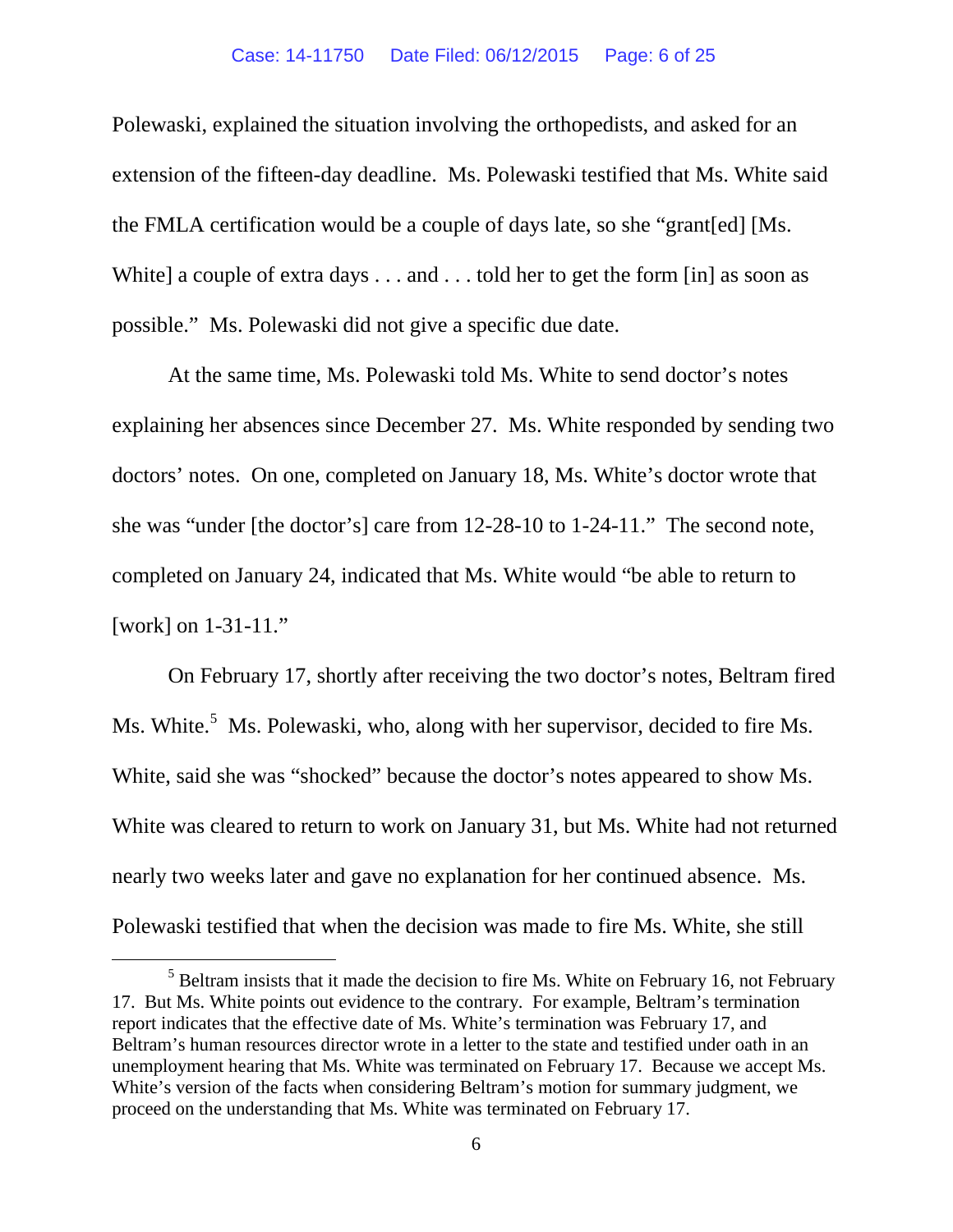had not received Ms. White's FMLA paperwork, which she had expected by February 15. But according to Ms. White, she faxed the FMLA form to Beltram on February 16. The form indicated that Ms. White's knee injury, the planned surgery, and post-operative rehabilitation would make her unable to perform her job from January 28 to April 28—a period of almost thirteen weeks.

A letter sent to Ms. White explained why she was fired. It said her doctor's notes indicated she was "able to return to work, without restrictions, on January 31, 2011[,] but . . . never did return to work." It went on: "Additionally, you have failed to return, within the 15 calendar days granted by law, the FMLA form that was e-mailed to you on January 28, 2011." Ms. Polewaski explained to Ms. White by phone that she was fired because Beltram "made a business decision . . . because [it] did not receive [her] paperwork."

Ms. White underwent knee surgery on March 7. About a year later, on March 30, 2012, her surgeon signed a letter stating that Ms. White recovered "extremely well" from her surgery and could have returned to work on March 28, 2011—nearly a month earlier than the original estimate, and well within the twelve weeks guaranteed by the FMLA.

Ms. White filed suit against Beltram in state court in January 2013. Beltram removed the case to the District Court for the Middle District of Florida, and moved for summary judgment. The District Court granted summary judgment for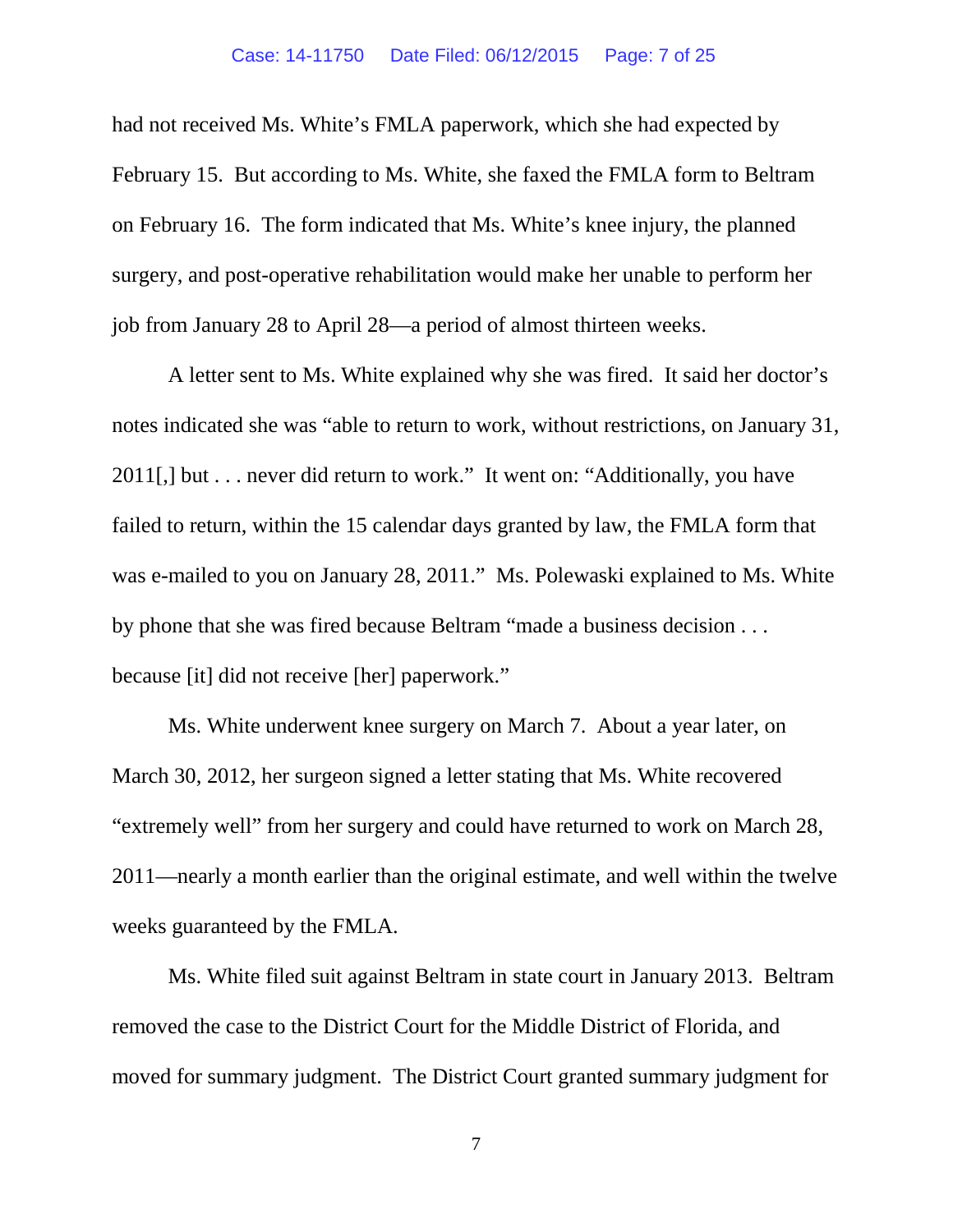Beltram. In its order, the District Court held that Ms. White had failed to create a genuine dispute of fact showing that she was entitled to leave, so her claim that Beltram interfered with her FMLA rights failed as a matter of law.

The District Court ruled that Ms. White was not entitled to FMLA leave and thus could not show the first element of an interference claim—for three reasons: she did not suffer from a serious health condition; she did not give proper notice of her need for FMLA leave; and she requested more than twelve weeks of leave. In addition to dismissing her interference claim, the District Court also declined to consider two alternative causes of action advanced by Ms. White for the first time on summary judgment: that Beltram failed to comply with FMLA's employer-notice requirements, and that Beltram retaliated against her for exercising her rights under the FMLA. The District Court explained that Ms. White had not pleaded these two claims in her complaint and could not raise them for the first time at summary judgment. Ms. White appeals each of these rulings.

We review <u>de novo</u> the District Court's grant of summary judgment. Jurich v. Compass Marine, Inc., 764 F.3d 1302, 1304 (11th Cir. 2014) (per curiam). Summary judgment is appropriate if "the movant shows that there is no genuine dispute as to any material fact and the movant is entitled to judgment as a matter of law." Fed. R. Civ. P. 56(a).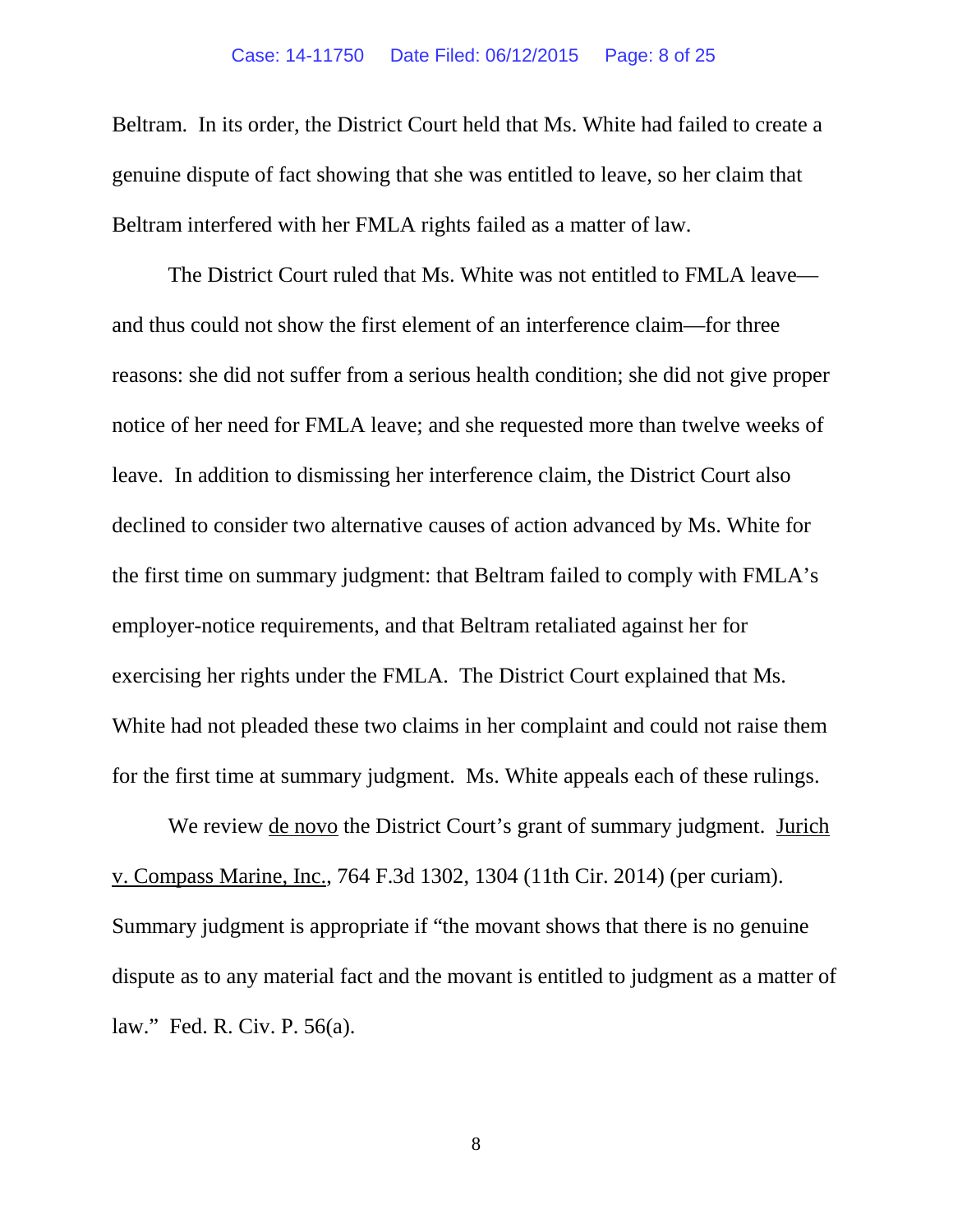## **III. Interference Claim**

Viewing the evidence in the light most favorable to Ms. White, we cannot agree with the District Court that Beltram was entitled to summary judgment on Ms. White's interference claim. This Part, consisting of four Sections, explains how we part ways with the District Court. We decide that there are disputes of fact about whether (III.A) Ms. White suffered from a serious health condition; (III.B) she gave proper notice to Beltram of her need for FMLA leave; and (III.C) her doctor's initial estimate that she would need more than twelve weeks of leave disqualified her from FMLA leave. We also (III.D) cannot affirm the District Court's dismissal of Ms. White's interference claim on a separate ground not relied upon below.

### **A. Serious Health Condition**

An employee has the right to take FMLA leave only if she suffers from a "serious health condition" that makes her "unable to perform the functions of [her] position." Hurley v. Kent of Naples, Inc., 746 F.3d 1161, 1166 (11th Cir. 2014) (quotation omitted). The District Court first held that Ms. White was not entitled to FMLA leave "because she did not suffer from a serious health condition" at any point during her absence from Beltram. That was error because there is at least a dispute of fact on the point.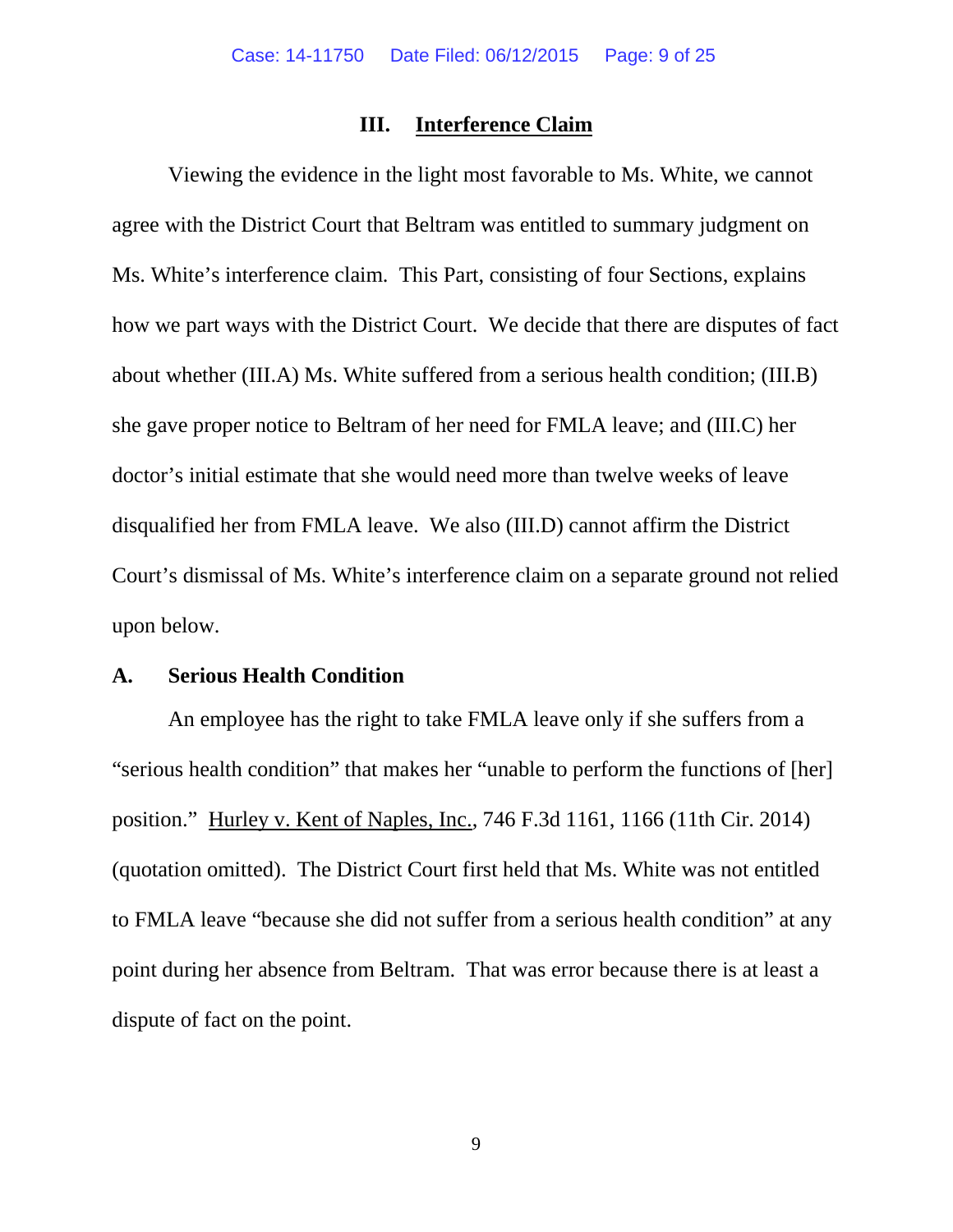A "serious health condition" is "an illness, injury, impairment, or physical or mental condition that involves," as relevant here, "continuing treatment by a health care provider." 29 U.S.C. § 2611(11), (11)(B). Continuing treatment by a health care provider is "[a] period of incapacity of more than three consecutive, full calendar days, and any subsequent treatment or period of incapacity relating to the same condition." 29 C.F.R. § 825.115(a) (also requiring actual treatment by a health care provider). "[I]ncapacity" means the "inability to work, attend school or perform other regular daily activities due to the serious health condition, treatment therefore, or recovery therefrom." Id. § 825.113(b).

The District Court held that Ms. White's knee injury was not a serious health condition. But in doing so, it failed to view the relevant facts in the light most favorable to Ms. White. The FMLA certification form completed by Ms. White's orthopedist stated quite clearly that her injury qualified as a serious health condition under the Act's definition. The form asked: "Will the employee be incapacitated for a single continuous period of time due to his/her medical condition, including any time for treatment and recovery?" The doctor checked "Yes." The form also asked the doctor to "estimate the beginning and ending dates" for the period of incapacity." The doctor wrote: "1/28/11-4/28/11." On its face, the certification form indicated that Ms. White's knee injury was a "serious health

<span id="page-9-0"></span> $6$  We have afforded deference to this regulation. See Russell v. N. Broward Hosp., 346 F.3d 1335, 1345 (11th Cir. 2003).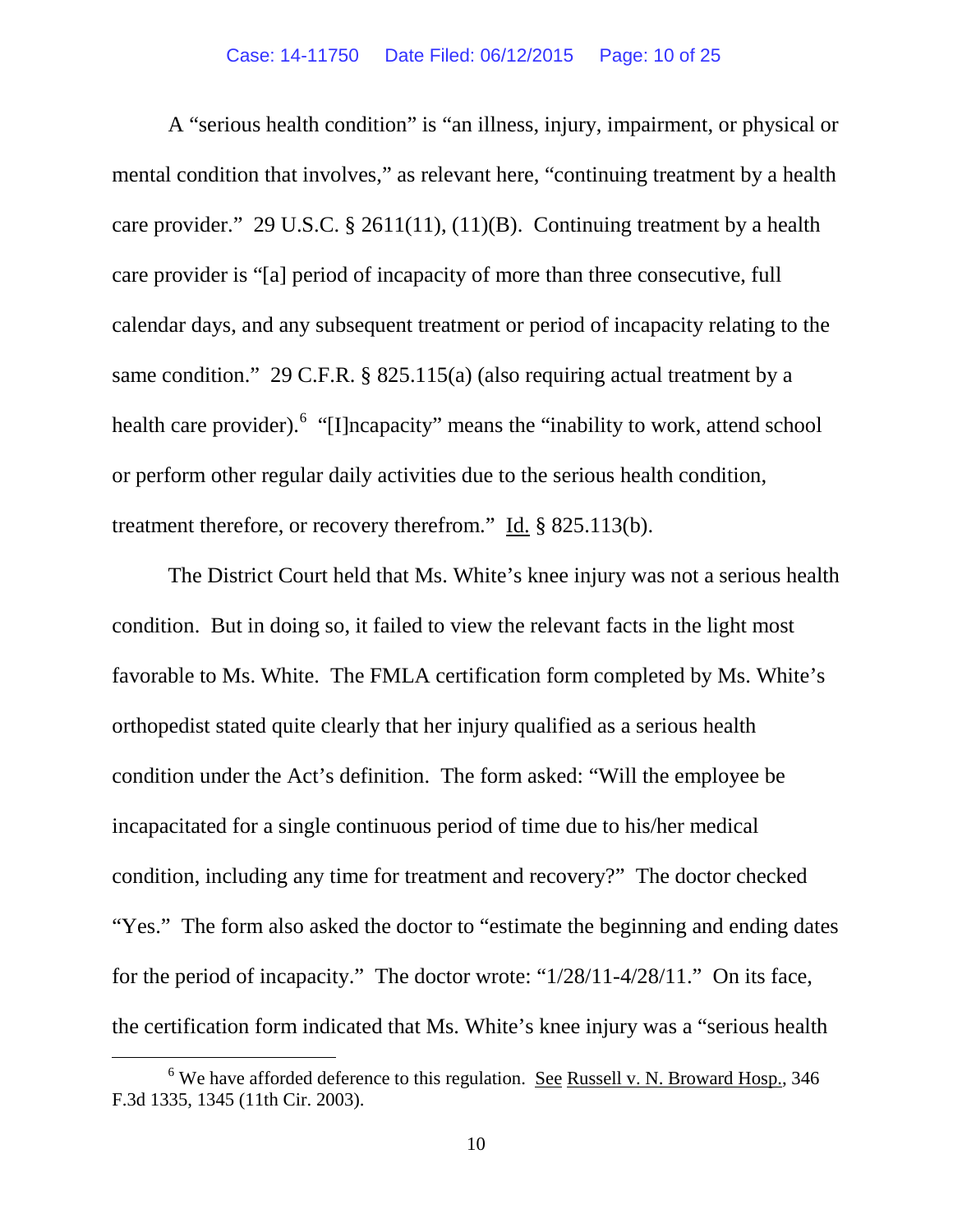condition" involving "continuing treatment," because the doctor certified that Ms. White would be incapacitated for more than three days. See § 825.115(a).

Our review of the record shows that the District Court limited its consideration to only the evidence Ms. White gave to Beltram before she was fired. It wrote: "White's medical records presented to Beltram from December 27, 2010, through her date of termination also reflect that White was not incapacitated for purposes of 'continuing treatment.'" (Emphasis added.) But we know of no authority, and neither the District Court nor Beltram has identified any, suggesting that, to determine whether an employee had a "serious health condition," a court must limit itself to considering only evidence received by the employer before the employee was fired. And we see no reason why that should be the case. The fact question—did an employee suffer from a serious health condition?—is one that, like any other question on summary judgment, should be answered using all available evidence.

It may at first seem unfair to the employer, as Beltram argues, to make the serious-health-condition determination using evidence that the employer did not see until after it made the termination decision. But, as we discuss later, other provisions in the FMLA protect employers from being sandbagged by employees who try to create interference claims after the fact and based on information not known at the time of termination. For example, the Act requires employees to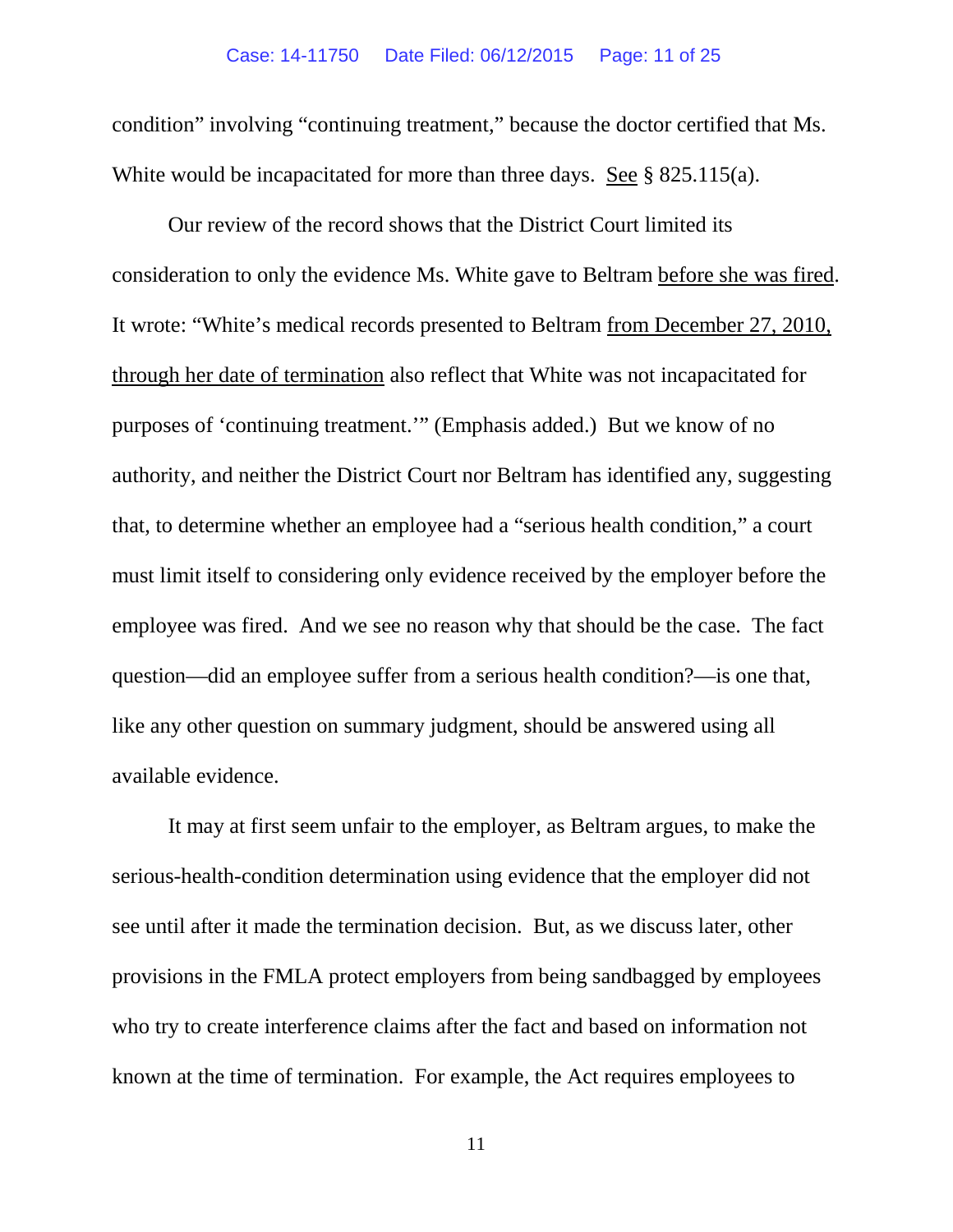#### Case: 14-11750 Date Filed: 06/12/2015 Page: 12 of 25

timely notify employers of their need for FMLA leave, see § 2612(e)(2)(B), and to provide prompt certification from their doctors, see id. § 2613(a).

The date on which Ms. White gave medical evidence to Beltram has no bearing on whether, as a factual matter, she had a serious health condition. The timeliness of her notice and certification may affect whether she met her obligations under the Act, as we discuss in Sections III.B and D, infra. But the timeliness of her notice and certification don't decide the question of whether she suffered from a serious health condition. We conclude that the District Court erred by holding that Ms. White did not suffer from a serious health condition. She did, at least for the purpose of Beltram's motion for summary judgment. Her interference claim therefore does not fail based on her lack of a serious health condition. But this does not end our analysis.

### **B. Notice of Need for FMLA Leave**

While suffering from a serious health condition is necessary, it is not sufficient for an employee to earn FMLA leave. She must also give her employer notice of her need for leave, see § 2612(e), and she can state an interference claim only if she gave proper notice, Hurley, 746 F.3d at 1167. After finding that Ms. White did not suffer from a serious health condition, the District Court alternatively held that she failed to give proper notice to Beltram, thus creating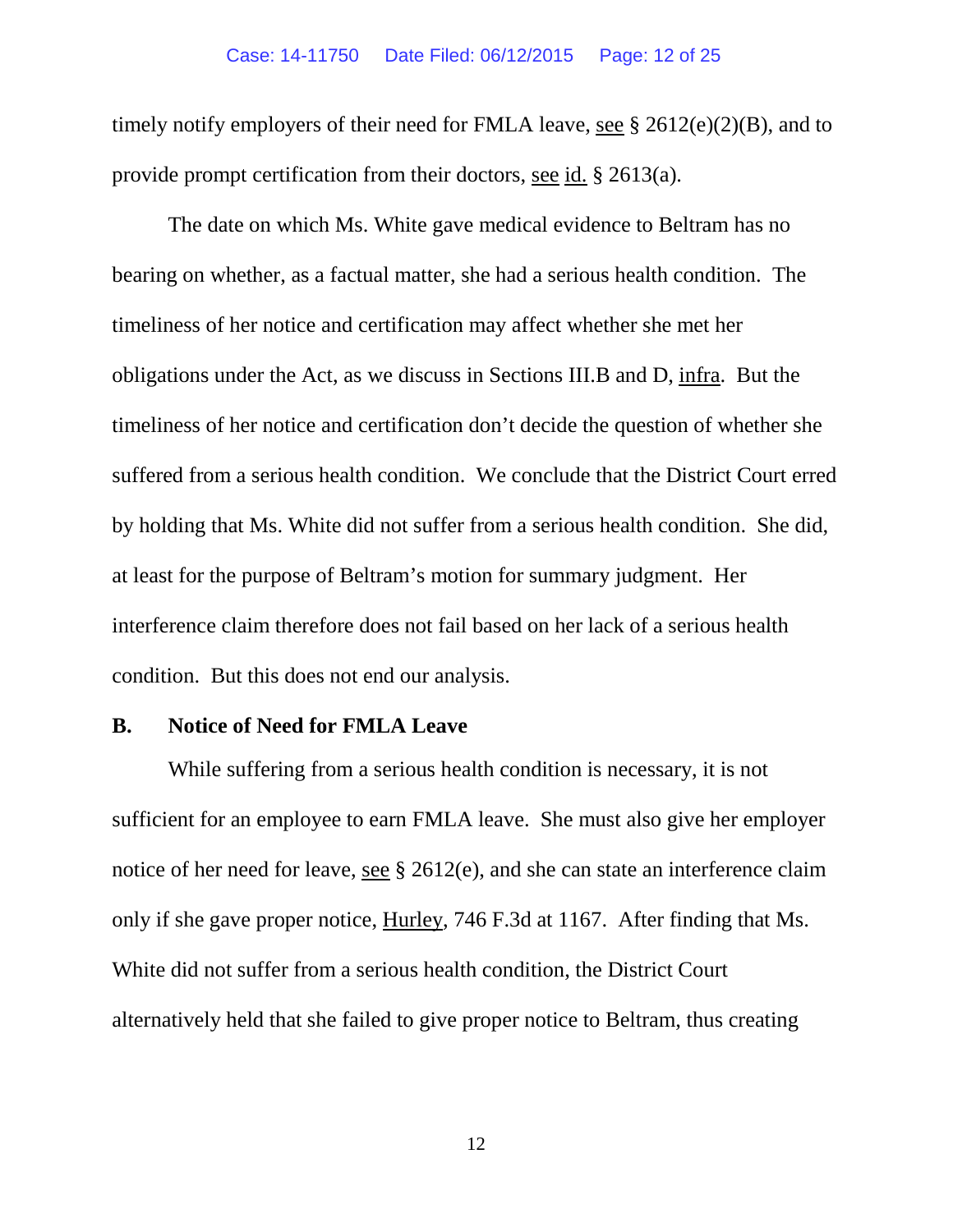another barrier to her interference claim. On this issue too, we come to a different conclusion.

The District Court predicated this holding on its finding that Ms. White's need for leave was foreseeable. This issue of foreseeability is crucial, because the FMLA's notice requirements are considerably more onerous if an employee's need for leave is foreseeable than if it is unforeseeable. Once it found Ms. White's need for leave to be foreseeable, the District Court held that her notice did not meet the requirements for foreseeable leave. Our conclusion is to the contrary: her need for leave was unforeseeable, and her notice was adequate under the less stringent requirements governing notice for unforeseeable leave.

### 1. FMLA's Notice Requirements

An employee's notice of her need for FMLA leave must satisfy two criteria—timing and content—both of which differ depending on whether the need for leave is foreseeable or unforeseeable. *First*, timing. If an employee's need for leave is foreseeable, she must give her employer at least 30 days' advance notice, unless giving 30 days' notice is impracticable, in which case the employee must give only "such notice as is practicable." § 2612(e)(2); see also 29 C.F.R. § 825.302(a). If, on the other hand, an employee's need for leave is unforeseeable, the 30-day requirement "does not apply." Strickland v. Water Works & Sewer Bd. of City of Birmingham, 239 F.3d 1199, 1208 (11th Cir. 2001). Again a practical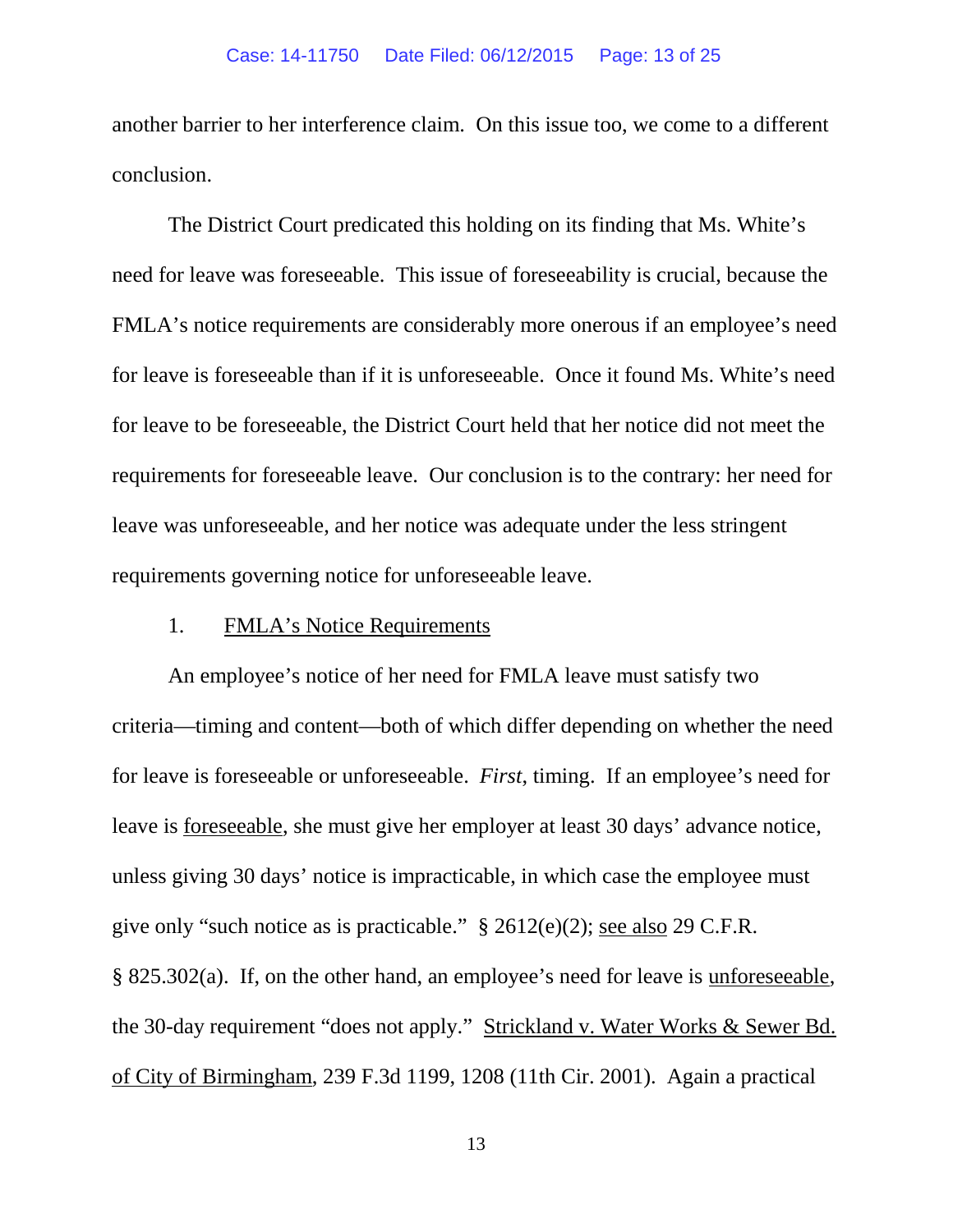#### Case: 14-11750 Date Filed: 06/12/2015 Page: 14 of 25

standard applies: "an employee [whose need for leave is unforeseeable] must provide notice to the employer as soon as practicable under the facts and circumstances of the particular case." 29 C.F.R. § 825.303(a).

*Second*, content. As a general rule, an employee need not explicitly mention the FMLA when giving notice to her employer. See Cruz v. Publix Super Mkts., Inc., 428 F.3d 1379, 1383 (11th Cir. 2005) ("An employee is not required to assert expressly her right to take leave under the FMLA."). But the FMLA and its regulations do require that the notice convey certain information. Again, the content requirement differs depending on whether an employee's need for leave is foreseeable or unforeseeable. If the need for leave is foreseeable, an employee must give her employer notice that is "sufficient to make the employer aware that the employee needs FMLA-qualifying leave, and [of] the anticipated timing and duration of the leave." § 825.302(c). If the need for leave is unforeseeable, an employee need only "provide sufficient information for [her] employer to reasonably determine whether the FMLA may apply to the leave request." § 825.303(b).

### 2. Ms. White's Need for Leave Was Unforeseeable

Our task is made more difficult because neither the FMLA nor its implementing regulations defines the terms "foreseeable" and "unforeseeable."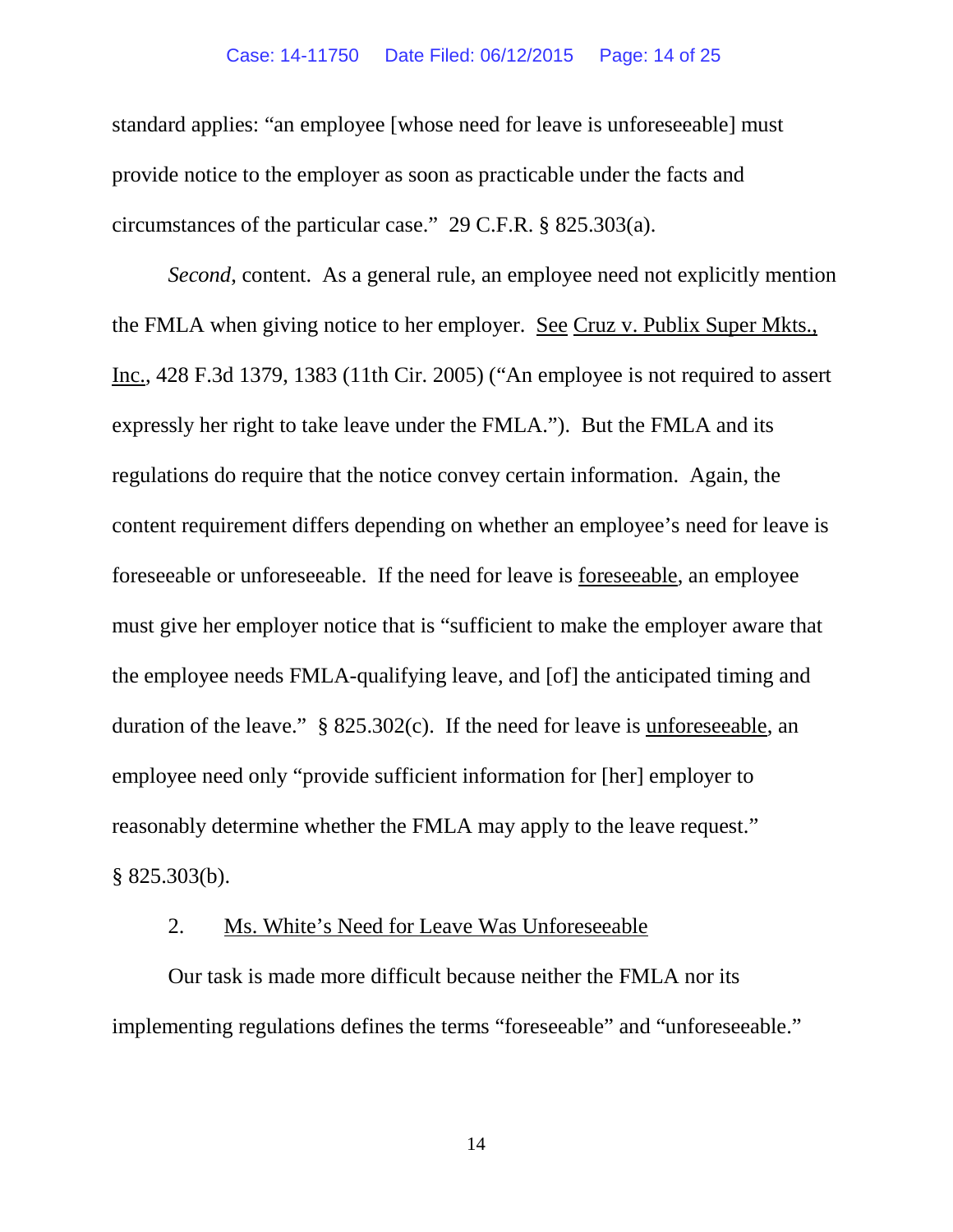We must divine, with little textual or precedential guidance, whether Ms. White's need for leave was foreseeable or unforeseeable.

Courts usually speak in terms of whether the need for leave itself was foreseeable. See, e.g., Hurley, 746 F.3d at 1167 ("[A]n employee is required to provide notice when the need for leave is foreseeable." (emphasis added)); Cruz, 428 F.3d at 1382 ("The FMLA requires employees to provide 30 days advance notice of the leave, when the need to take leave is foreseeable. . . . [I]f the need for leave is not foreseeable . . . ." (emphasis added)). But the FMLA itself is a bit more specific: it requires 30 days' advance notice if the need for leave is "foreseeable based on planned medical treatment."  $\S$  2612(e)(2) (emphasis added); see also § 825.302(a) (same); cf. § 2612(e)(2)(B) (requiring only "such notice as is practicable" if the "date [of the employee's] treatment requires leave to begin in less than 30 days" (emphasis added)). This gives us a clue: an employee's need for leave is foreseeable if it is based on planned medical treatment. The question was Ms. White's need for leave foreseeable?—can be reframed as follows: was Ms. White's knee surgery a planned medical treatment?

The District Court found Ms. White's need for leave to be foreseeable. While it did not expressly mention "planned medical treatment," its finding appears to be based, at least implicitly, on a belief that her knee surgery was that kind of treatment. The Court explained that Ms. White "knew as far back as April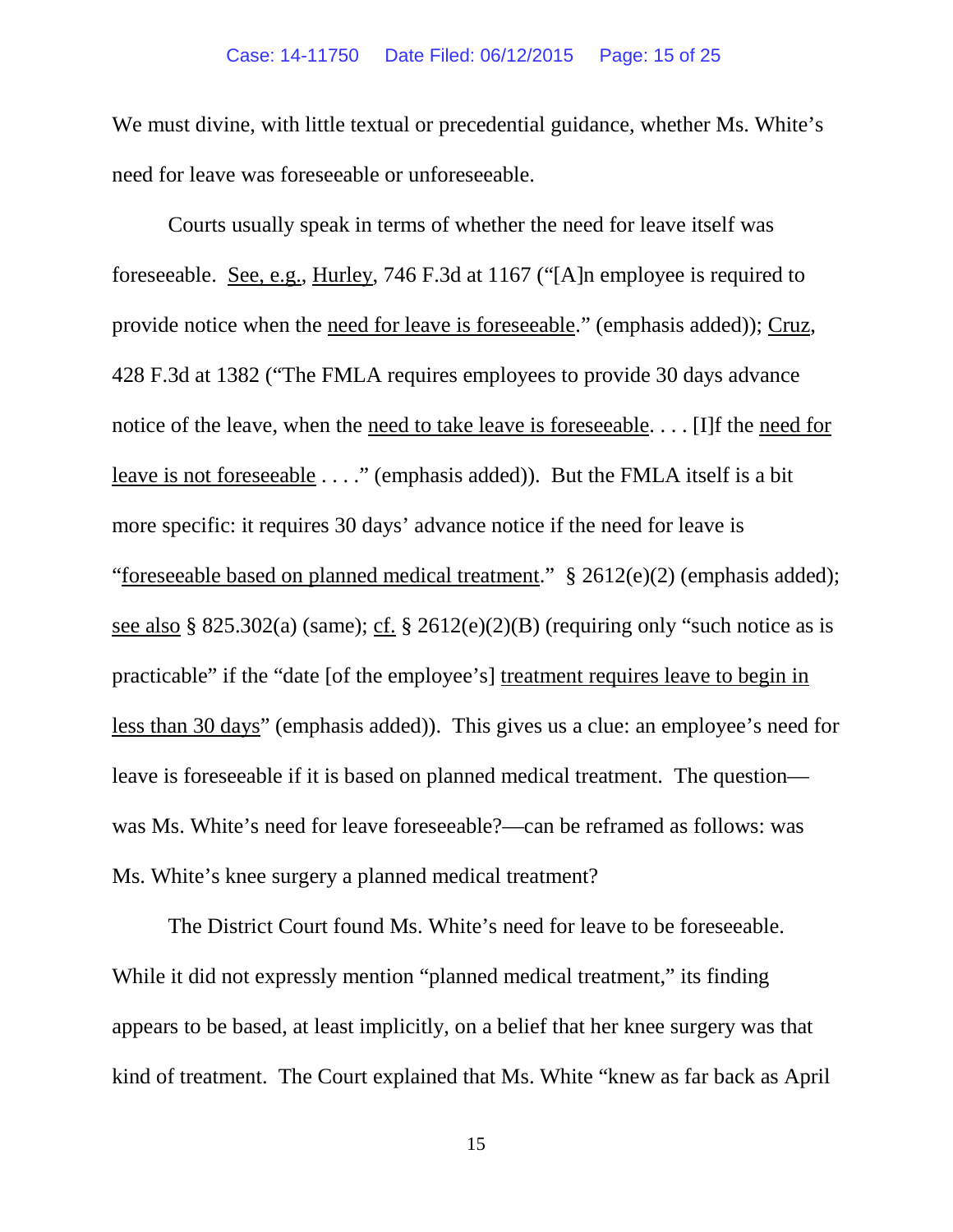#### Case: 14-11750 Date Filed: 06/12/2015 Page: 16 of 25

2010, when she first injured her knee, that surgery was an option." It pointed to the testimony of the orthopedist who performed her knee surgery: "Dr. Okun testified that White's surgery 'was something that could be scheduled in advance and planned for.' Indeed, he testified that the surgery was 'elective.'"

But the District Court did not view the evidence in the light most favorable to Ms. White. When she first injured her knee, her doctor prescribed physical therapy and discussed surgery only as an eventuality. And she was able to work for eight months despite the initial injury. While it is true that she knew surgery was "an option" in April 2010, viewing the facts in her favor compels the conclusion that she had no intention (or need) to undergo surgery until she reinjured her knee in January 2011.

It is also true that Dr. Okun responded affirmatively when asked whether the knee surgery was "something that could be scheduled in advance and planned for." But his response was not a simple "yes"; he said: "Yes. It [the surgery] was elective." And just a few questions later, he gave a fuller explanation of the term "elective," and the general nature of Ms. White's knee surgery:

It's . . . elective in that it doesn't have to be done right away in the middle of the night. That's an orthopedic emergency. It's a relatively urgent procedure, because if it's—something isn't done[,] the knee is going to keep buckling out and giving out . . . , but it's not a true emergency where you're going to lose your leg if it isn't done right away.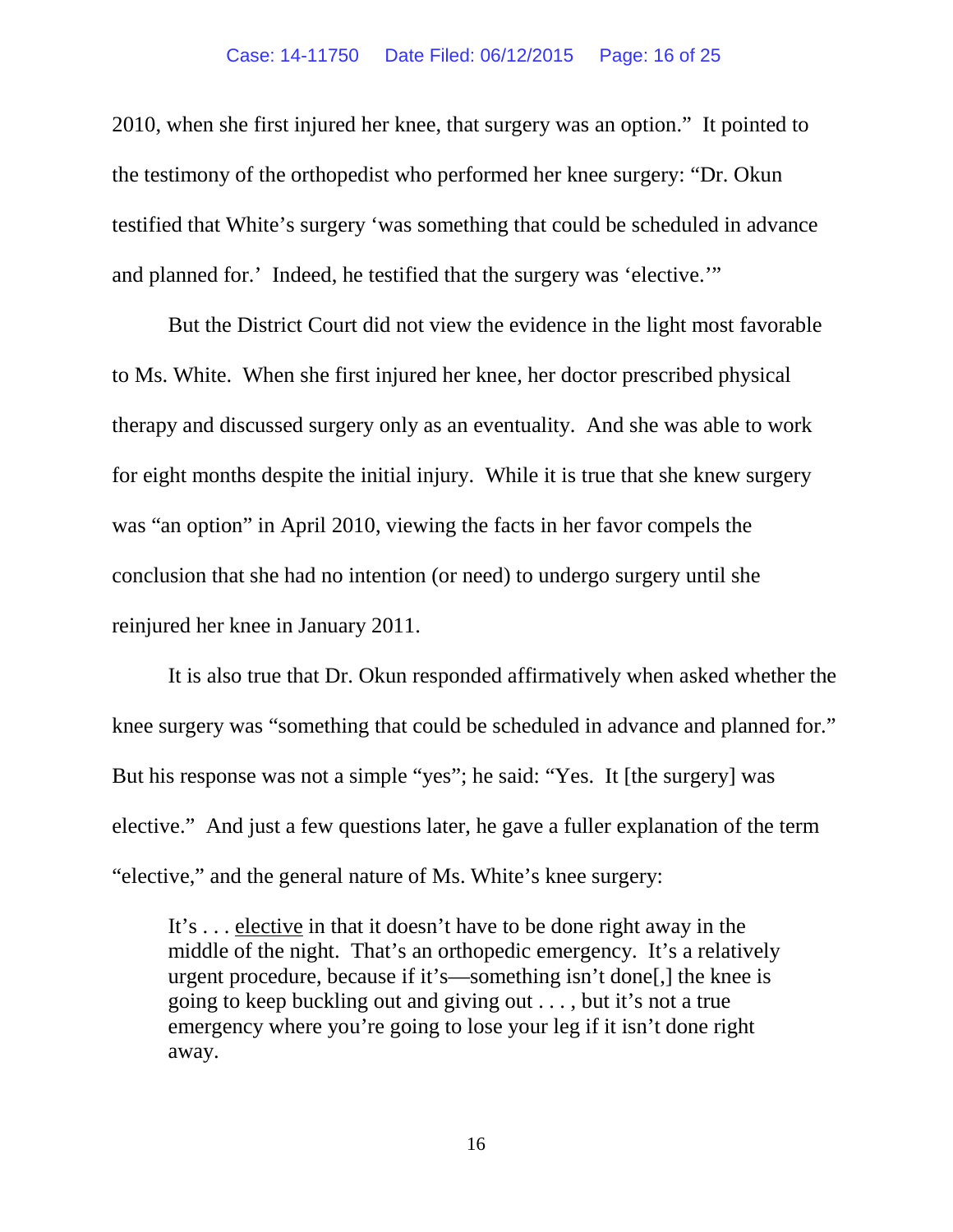(Emphasis added.) Dr. Okun testified that the surgery was "elective" only in the sense that it would not result in amputation if not performed immediately. His testimony indicates that the surgery was "relatively urgent," and that Ms. White's knee would "keep buckling and giving out" until she had surgery. When viewed in the light most favorable to Ms. White, this surgery was not a "planned medical treatment." Her need for leave was thus unforeseeable, and she was not required to give 30 days' advance notice.[7](#page-16-0)

### 3. Ms. White's Notice Was Adequate

Because Ms. White's need for leave was unforeseeable, she was required to give notice only as early as was practicable, § 825.303(a), and her notice had to contain only "sufficient information for [Beltram] to reasonably determine whether the FMLA may apply to the leave request," id. § 825.303(b). She did, and it did.

Ms. White fell and reinjured her knee around January 26, 2011. The very next day she spoke to her direct supervisor and told him that she injured her knee, she could not put any weight on it, and that she had made an appointment to see an orthopedic surgeon.

<span id="page-16-0"></span> $<sup>7</sup>$  In the alternative, even if the surgery could have been planned in advance, Ms. White's</sup> reinjury of her knee would certainly qualify as a "change in circumstances" that exempted her from the 30-day notice requirement altogether. See § 825.302(a) ("If 30 days notice is not practicable, such as because of . . . a change in circumstances, or a medical emergency, notice must be given as soon as practicable." (emphasis added)). Giving notice (to Mr. Reeverts) only one day after the reinjury—that is, one day after the "change in circumstances"—is well within the realm of giving notice "as soon as practicable."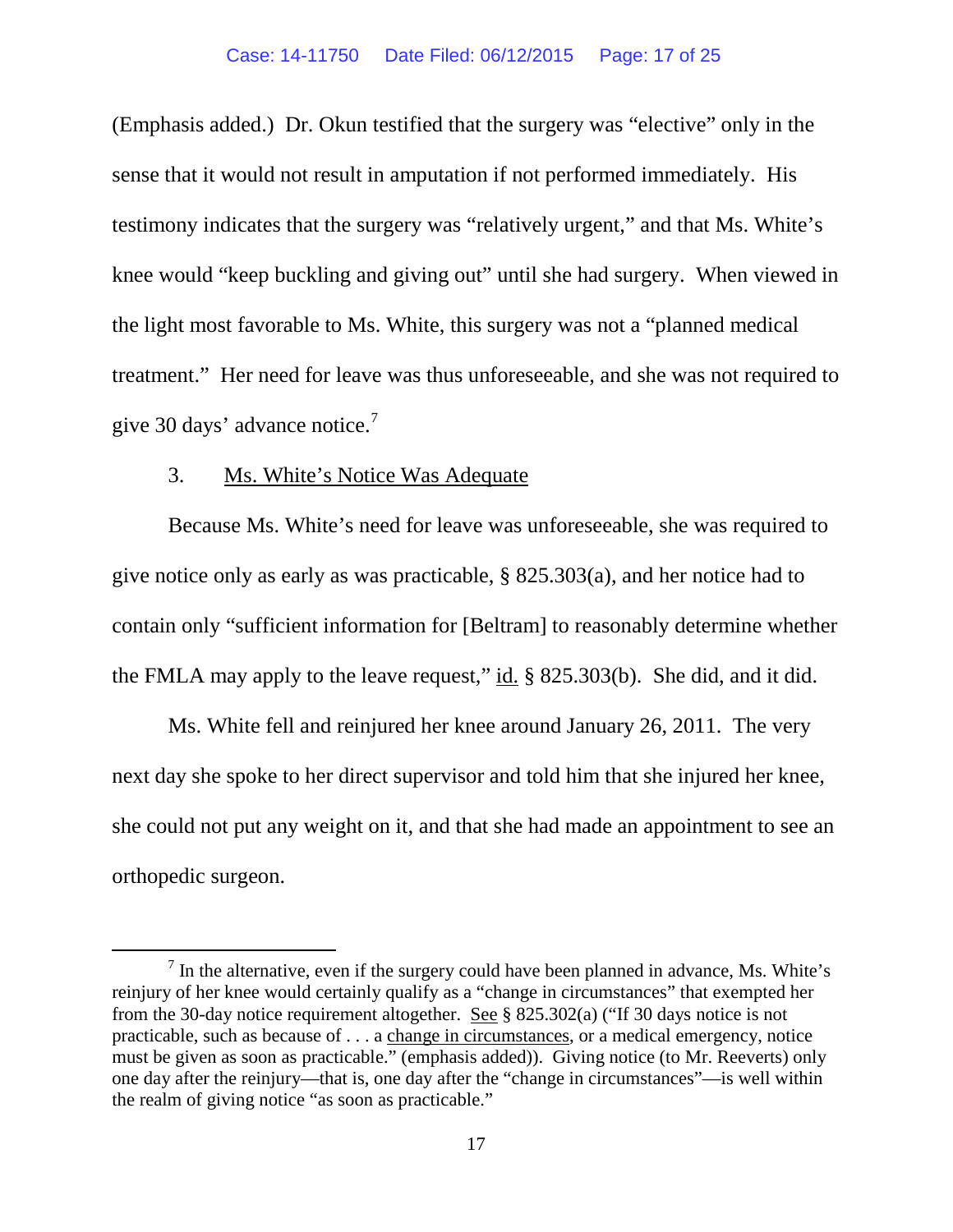This satisfies the FMLA's two notice criteria. Giving notice the very next day assuredly meets the timing standard of practicability. And the content of Ms. White's notice was also sufficient. She told her direct supervisor that her knee "gave out," that it "was painful," that she "could [not] put any weight on it," and that she had received a referral to an orthopedic surgeon. That is plenty of information for an employer to reasonably determine whether Ms. White may have needed FMLA leave due to a serious medical condition. For purposes of Beltram's motion for summary judgment, Ms. White's notice was sufficient and did not disqualify her from taking FMLA leave.

## **C. Estimating More than Twelve Weeks of Leave**

The FMLA gives employees the right to be reinstated to their original job (or an equivalent) after returning from FMLA leave.  $\S 2614(a)(1)$ . But the FMLA guarantees only twelve weeks of leave,  $\S 2612(a)(1)$ , and if after twelve weeks the employee cannot perform an essential job function, she is not entitled to reinstatement, 29 C.F.R. § 825.216(c).

The District Court held that even if Ms. White was entitled to FMLA leave—even if she had a serious health condition and gave adequate notice—she was not entitled to be reinstated to her job because she requested more than the twelve weeks of leave guaranteed by the FMLA. The Court observed that Ms. White's FMLA certification form "identified [her] period of incapacity as lasting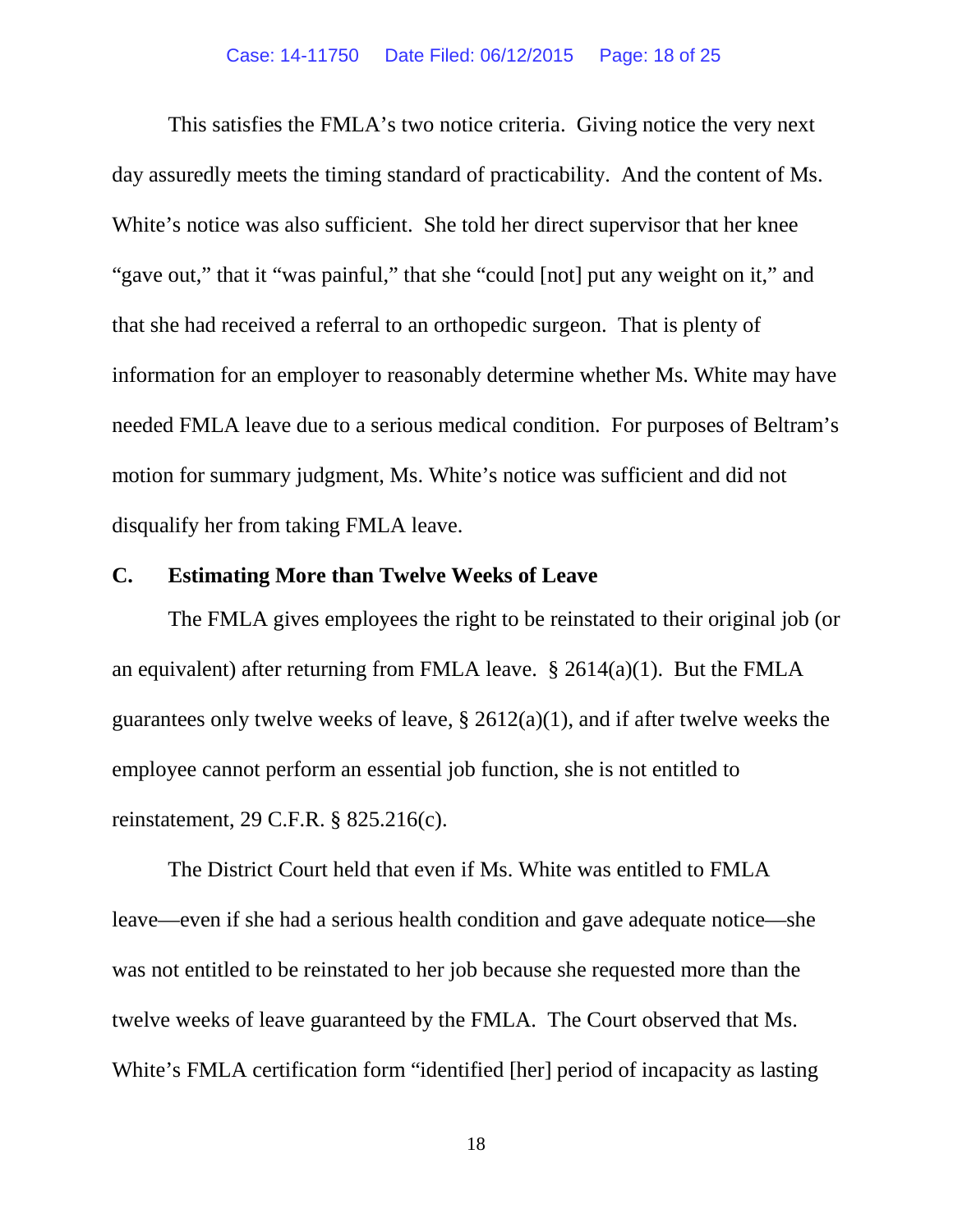from January 28, 2011, to April 28, 2011, a period of nearly thirteen weeks." The Court held that this certification form disqualified Ms. White from restoration. If she was not entitled to job restoration, then Beltram did not interfere with her FMLA rights by firing her. Once more, we come to a different conclusion.

The District Court was correct as a legal matter that an employee who cannot perform after twelve weeks of FMLA leave is not entitled to be restored to her job. See § 825.216(c). And it is also true that Ms. White's doctor's certification form indicated a disability lasting (slightly) longer than twelve weeks. But we see two problems with the District Court's reliance on that form as justification for Beltram's decision to fire Ms. White. First, as a factual matter Beltram itself insists that it decided to fire Ms. White before it received the certification form. It says it made the decision to fire Ms. White on February 16 and got the form on February 18.

Second, and perhaps more importantly, that form was only an estimate of the length of Ms. White's leave. See § 2613(b)(2) (providing that an employee must give her employer certification only of "the probable duration of the condition" necessitating leave (emphasis added)). And Ms. White points to contradictory evidence tending to show that she actually could have returned to her job in fewer than twelve weeks. About a year after her surgery, her orthopedic surgeon signed a form that retroactively cleared her to return to work on March 28, 2011—only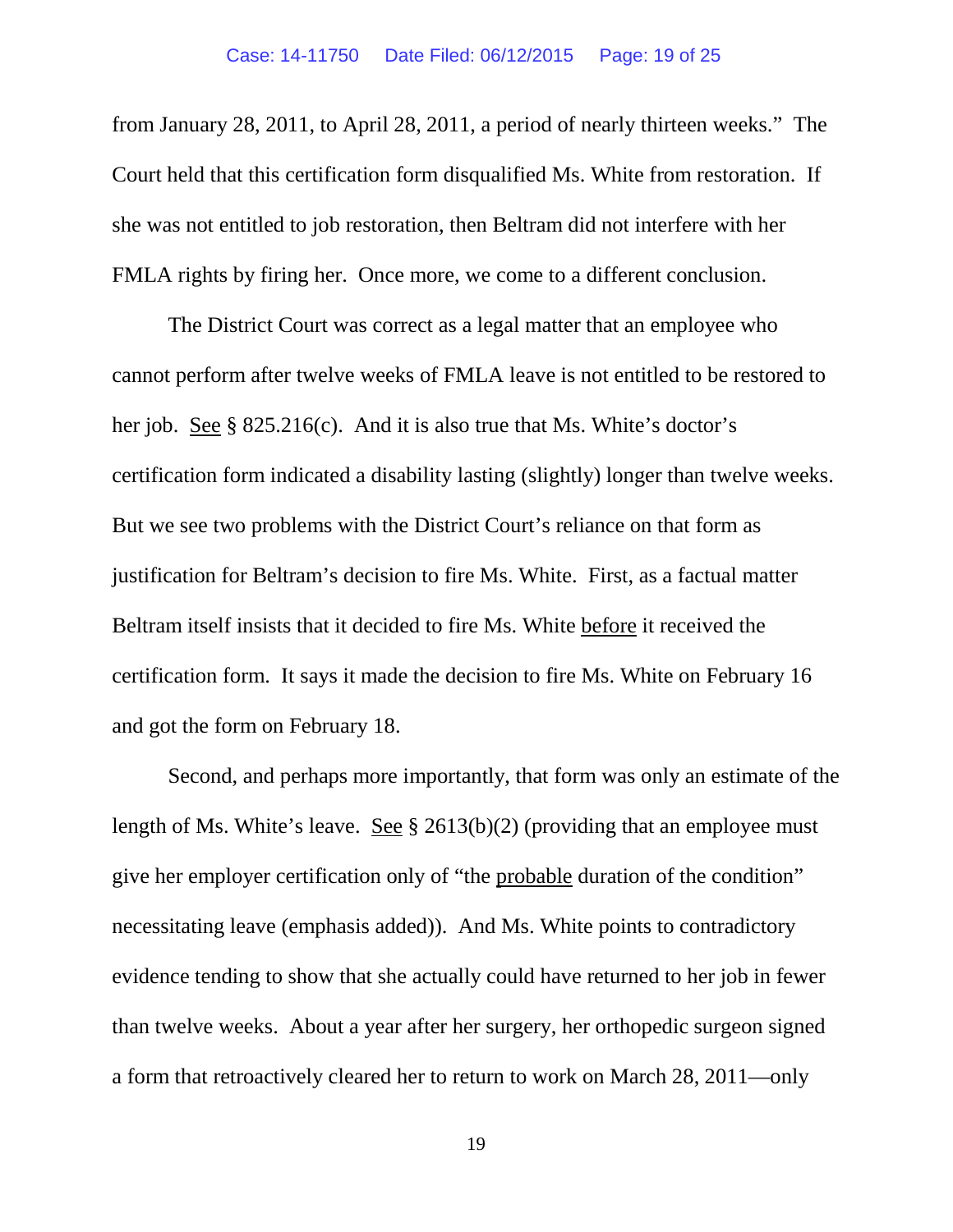#### Case: 14-11750 Date Filed: 06/12/2015 Page: 20 of 25

eight weeks after the beginning of her requested leave period—because she "did extremely well in the immediate postoperative period."<sup>[8](#page-19-0)</sup> These competing pieces of evidence create a dispute as to whether Ms. White could have returned to work within twelve weeks. The District Court erred by resolving this dispute in favor of Beltram.

\* \* \*

The District Court held that Ms. White's interference claim failed as a matter of law because she was not entitled to FMLA leave. It gave three reasons why she was not entitled to leave: she did not suffer from a serious health condition, she did not give proper notice of her need for leave, and she requested more than twelve weeks of leave. At least when considering Beltram's motion for summary judgment, we come out differently for all three. None of these three reasons disqualifies Ms. White from taking FMLA leave.

## **D. Timely Return of Physician's Certification**

Nevertheless, Beltram asks us to affirm the District Court's dismissal of Ms. White's interference claim on a fourth ground that was not decided below: that Ms.

<span id="page-19-0"></span><sup>&</sup>lt;sup>8</sup> Beltram strenuously objects to the use of this letter. It is true that the letter is not based on an in-person exam, is self-serving, uncorroborated, and gives clearance only retroactively. But it contradicts her physician's certification, which in any event, as just discussed, gave only an estimate of how long she would be incapacitated—an estimate made before she underwent surgery. Even the one case Beltram cites in support of this position actually undermines it. In Edgar v. JAC Products, Inc., 443 F.3d 501 (6th Cir. 2006), the Sixth Circuit instructed district courts to "consider all of the medical evidence bearing on the employee's ability to timely return, not just the evidence available at the time of the adverse employment action." Id. at 512 (emphasis added).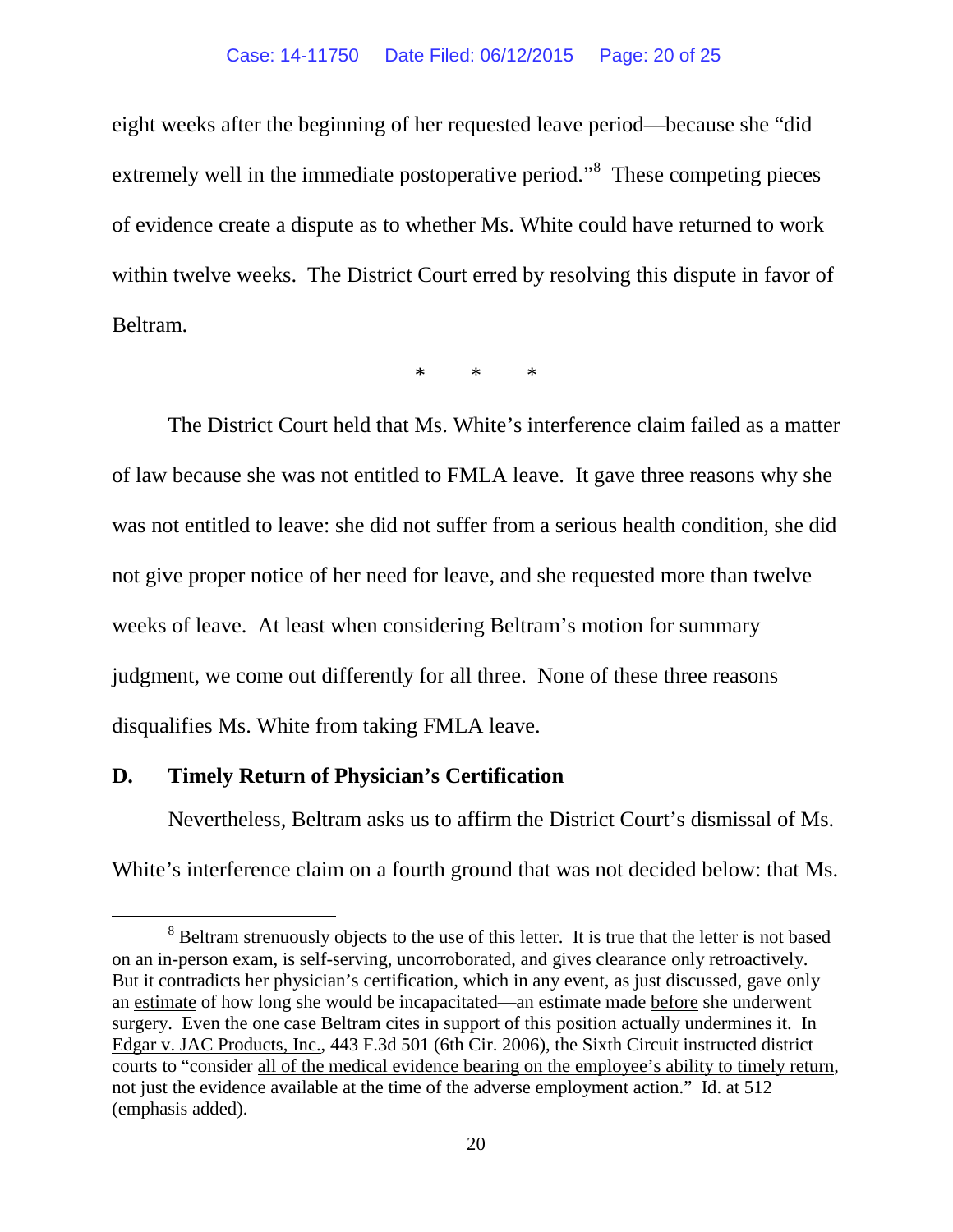White did not timely return the physician's certification form within 15 days, as required by the FMLA. See § 825.305(b). We decline to do so because there is a dispute of fact about whether Beltram granted her an extension beyond 15 days. See id. (providing that an employee must return the certification form within 15 days "unless . . . the employer provides more than 15 calendar days to return the requested certification").

On February 11, one day before the initial 15-day deadline, Ms. White called in to Beltram and told Ms. Polewaski that she needed extra time to complete the certification form. She told Ms. Polewaski that her orthopedist, who she had asked to complete the form, was taking a leave of absence. She told Ms. Polewaski that she was seeing another orthopedist on February 15. In response, Ms. Polewaski told Ms. White "to get the form [to her] as soon as possible." (Emphasis added.) Viewing this conversation in the light most favorable to Ms. White, a reasonable jury could find that the vague response by Ms. Polewaski—get it in as soon as possible—implied an extension based on the February 15 appointment date. That is to say, a reasonable jury could find that Ms. Polewaski gave her assent to Ms. White to return the certification on February 16, a mere one day after Ms. White's appointment with her orthopedist.<sup>[9](#page-20-0)</sup>

<span id="page-20-0"></span> $9<sup>9</sup>$  As with the timeliness of Ms. White's notice, see supra note 7, we alternatively hold that it was impracticable for Ms. White to return the physician's certification form within 15 days. The regulations provide that certification can still be timely, even if returned after the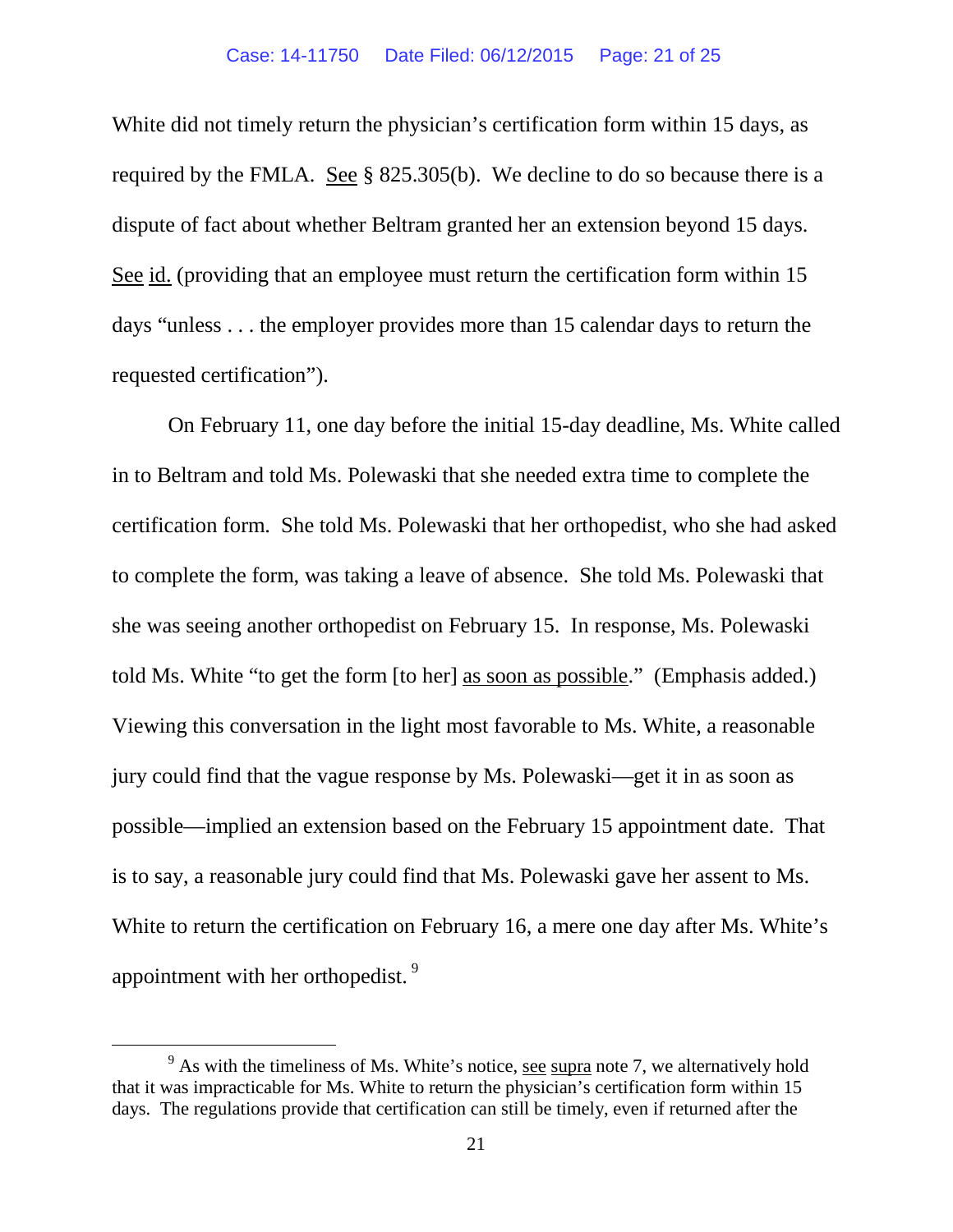We must reverse the District Court's grant of summary judgment for

Beltram and remand Ms. White's interference claim for further proceedings.

## **IV. Unpleaded Claims**

Finally, the District Court declined to consider two additional causes of action alleging independent violations of the FMLA by Beltram: failure to give proper notice to employees about their rights and obligations under the FMLA,<sup>[10](#page-21-0)</sup> and retaliation against Ms. White for exercising her FMLA rights. $11$  The District

 $\overline{a}$ 

<span id="page-21-0"></span><sup>10</sup> An employer-notice cause of action alleges that an employer failed to comply with one or more of various regulations requiring notice to its employees about their rights and obligations under the FMLA. See 29 C.F.R. § 825.300(a)(1) (employer must post a conspicuous and prominent notice explaining the FMLA's provisions and procedures); id.  $\S$  825.300(a)(3) (employer should include notice about FMLA rights in an employee handbook or other written materials distributed to new employees); id. § 825.300(b)(1) (employer must give employee notice of her FMLA eligibility within five days of learning that she may be entitled to FMLA leave); id. § 825.300(c)(1) (employer must notify employee of the "specific expectations and obligations of the employee" related to FMLA leave and the consequences of failing to satisfy those expectations and obligations); <u>see also id.</u> § 825.300 $(e)$  (providing that an employer's failure to satisfy the FMLA's notice requirements gives rise to an interference claim).

<span id="page-21-1"></span> $11$  A retaliation cause of action alleges that the "employer discriminated against [the employee] because [s]he engaged in an activity protected by the [FMLA]." Pereda v. Brookdale Senior Living Cmtys., Inc., 666 F.3d 1269, 1272 (11th Cir. 2012). An employee must show "that (1) [she] engaged in statutorily protected conduct, (2) [she] suffered an adverse

usual 15-day deadline, if "it is not practicable under the particular circumstances . . . despite the employee's diligent, good faith efforts." § 825.305(b). Ms. White visited her orthopedist on February 8—well within the 15-day deadline. She gave the FMLA certification form to her doctor and said she needed it within two to three days so she could return it to Beltram. However, the orthopedist's office called her on February 11—just one day before the 15-day deadline—and told her that her orthopedist was going on medical leave and she would have to see another doctor. She scheduled an appointment for February 15, called Ms. Polewaski and apprised her of the situation, and returned the form only one day after her February 15 appointment. For purposes of Beltram's motion for summary judgment only, we conclude that the delay was beyond Ms. White's control, and she acted with diligence to return the certification form as quickly as possible. She thus satisfied the regulation's impracticability standard.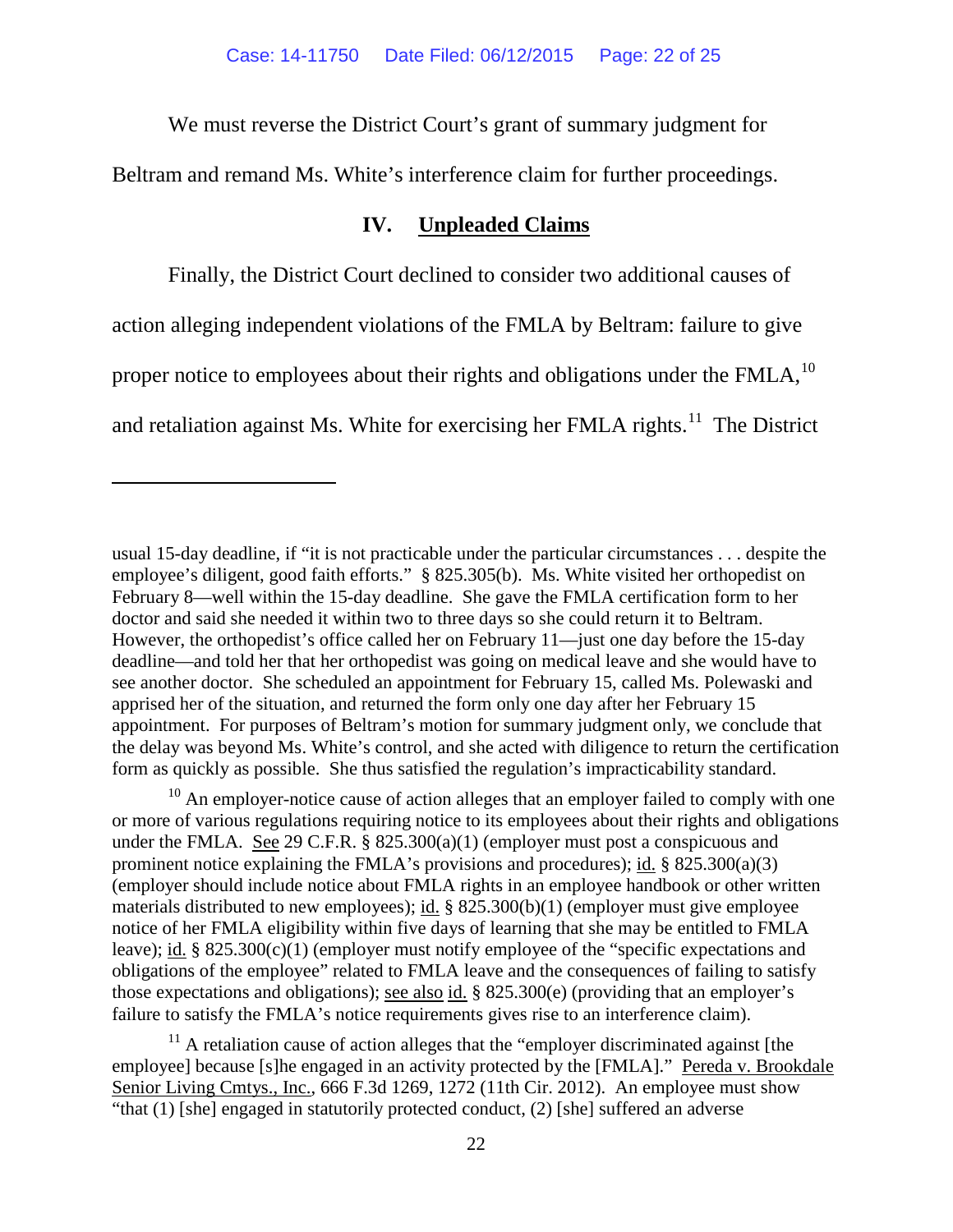#### Case: 14-11750 Date Filed: 06/12/2015 Page: 23 of 25

Court held that Ms. White had not stated these causes of action in her complaint and advanced them for the first time on summary judgment. Based on its view that her complaint did not apprise Beltram that she intended to pursue these theories of liability, and because she did not move to amend her complaint to add those theories, the Court concluded that she could not raise them for the first time on summary judgment. The District Court properly dismissed the first cause of action, but dismissing the second was error.

A complaint must contain "a short and plain statement of the claim showing that the pleader is entitled to relief." Fed. R. Civ. P. 8(a)(2). Despite the "liberal pleading standard for civil complaints," plaintiffs may not "raise new claims at the summary judgment stage." Gilmour v. Gates, McDonald & Co., 382 F.3d 1312, 1314 (11th Cir. 2004) (per curiam). "At the summary judgment stage, the proper procedure for plaintiffs to assert a new claim is to amend the complaint . . . ." Id. at 1315. "A plaintiff may not amend her complaint through argument in a brief opposing summary judgment." Id.

Ms. White's complaint was a short three pages. It did not explicitly state an "employer-notice" claim, or a "retaliation" claim, or, for that matter, even an "interference" claim. It stated only one count, which was labeled "Violation of the

 $\overline{a}$ 

employment action, and (3) there is a causal connection between the two." Krutzig, 602 F.3d at 1234.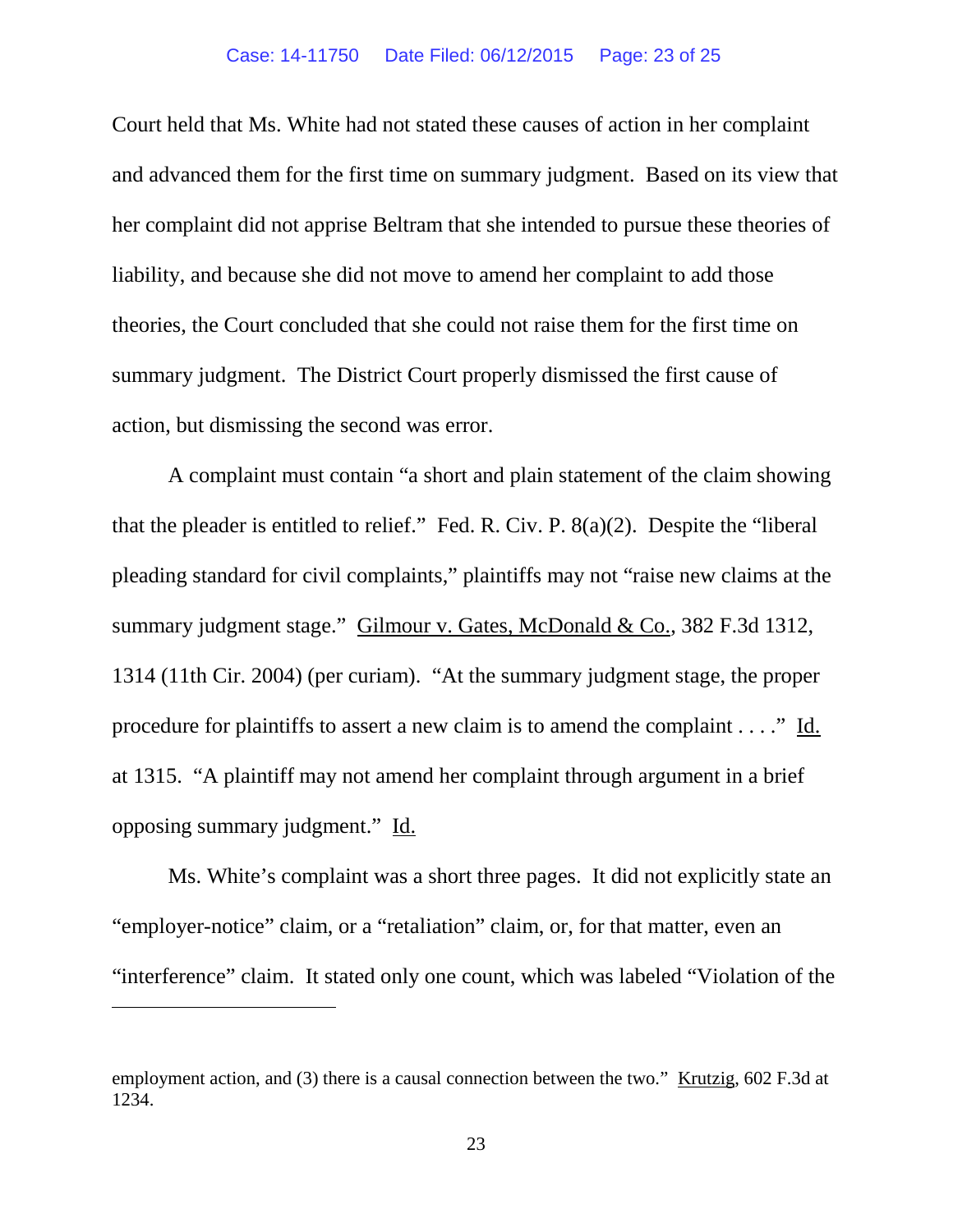Family and Medical Leave Act." In total, the count's two substantive paragraphs

read as follows:

11. Defendant violated the Family and Medical Leave Act by refusing to designate leave as FMLA protected leave and terminating [Plaintiff] for taking leave, thereby failing to provide reinstatement under the FMLA.

12. The actions of Defendant were willful.

The half-page fact section contained no information about the notice given by

Beltram to its employees. Again, in full, it reads as follows:

8. In December 2010, Plaintiff was diagnosed with a serious medical condition which required her to undergo surgery and caused her to be absent from work.

9. Plaintiff specifically informed her supervisors of the specific nature of the condition, that it required surgery, and that should [sic] would be absent from work due to the surgery.

10. On February 17, 2011, she was terminated for unexcused absences.

The District Court was correct to hold that there was no basis for Beltram to

have understood from the complaint that Ms. White was alleging an employer-

notice cause of action—i.e., that it failed to give notice to its employees about the

FMLA as required under the Act. Ms. White's complaint contains no mention of

the notice (or lack thereof) given by Beltram to its employees, or the FMLA's

employer-notice requirements. But her allegation that Beltram "terminat[ed] her

for taking leave" put Beltram on notice that she was stating a retaliation cause of